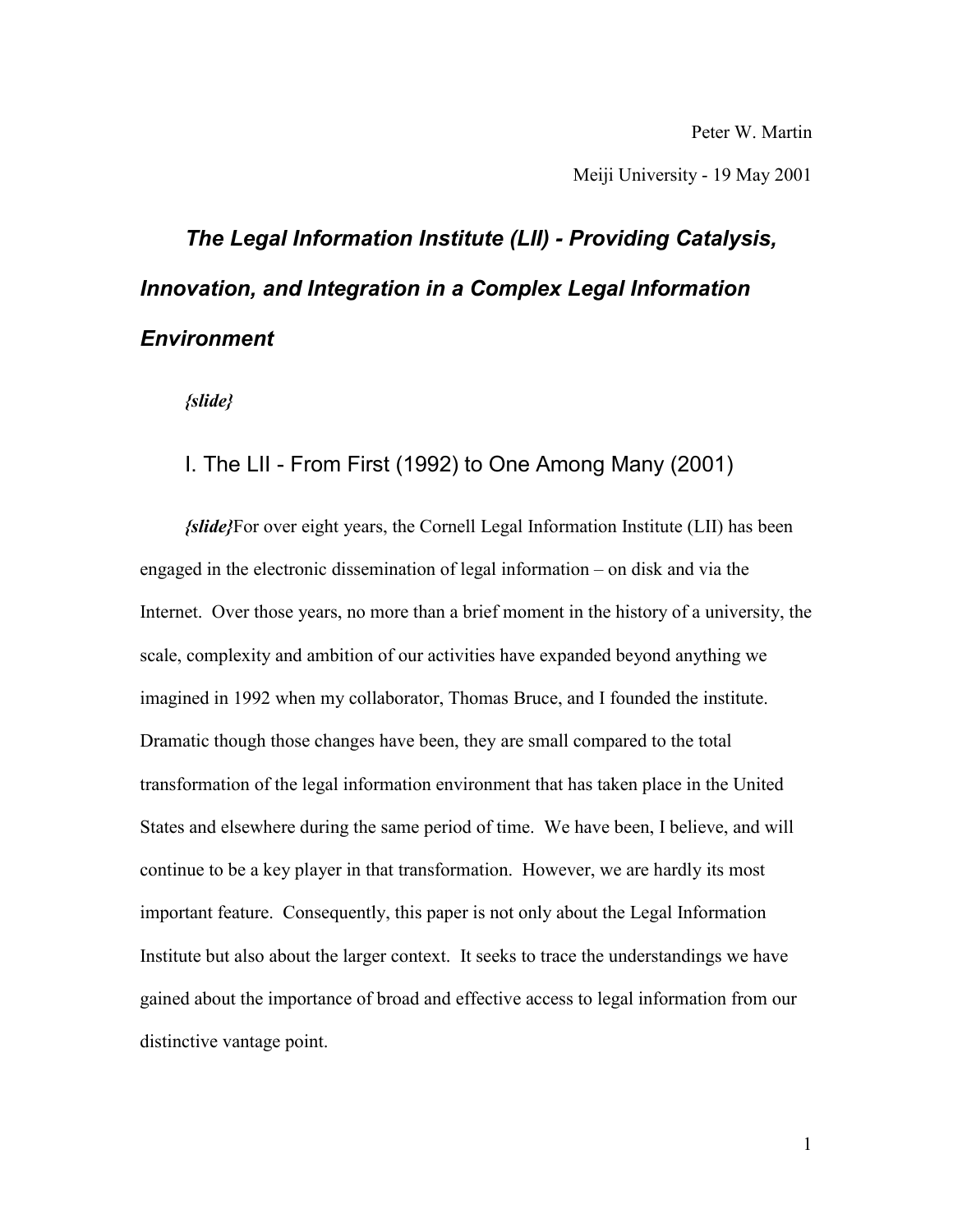A core founding and sustaining principle of our institute is that a university-based, non-commercial activity has an important role to play both in exploring new modes of education and in extending public access to legal information. Central to that role is a sustained program of applied research on how digital technology can be used to achieve those closely related aims.

At the beginning, we stood alone. Our institute ran the first Net server focusing on a discipline outside the physical sciences (initially a gopher). We created and released as freeware the first Web browser to run under Windows (Cello) – a necessary step in those early days toward providing effective hypertext access to law via the Internet. It is startling to realize how different those times were. In 1993 the LII's original Web server held a hypertext version of the U.S. Constitution, an HTML front-end to one hundred or so Supreme Court decisions at another university's ftp site, the Uniform Commercial Code and a few federal statutes – all created in HTML 1.0 by hand mark-up. More a proof of concept undertaking than a resource for serious researchers the LII site responded to a few hundred data requests a week. At that time our disk-based publications for law students drew far more attention and use. They contained the core codes for a number of important law school courses in a rich hyper-linked and searchable form and were appreciated by computer savvy law students, although only rarely by those who taught them.

Flash forward to today. At present, Cornell's Legal Information Institute runs the most heavily used non-commercial, comprehensive law site in the United States. We operate an array of servers that respond to far more than a million data requests a day, representing tens of thousands, sometimes hundreds of thousands of user sessions. (And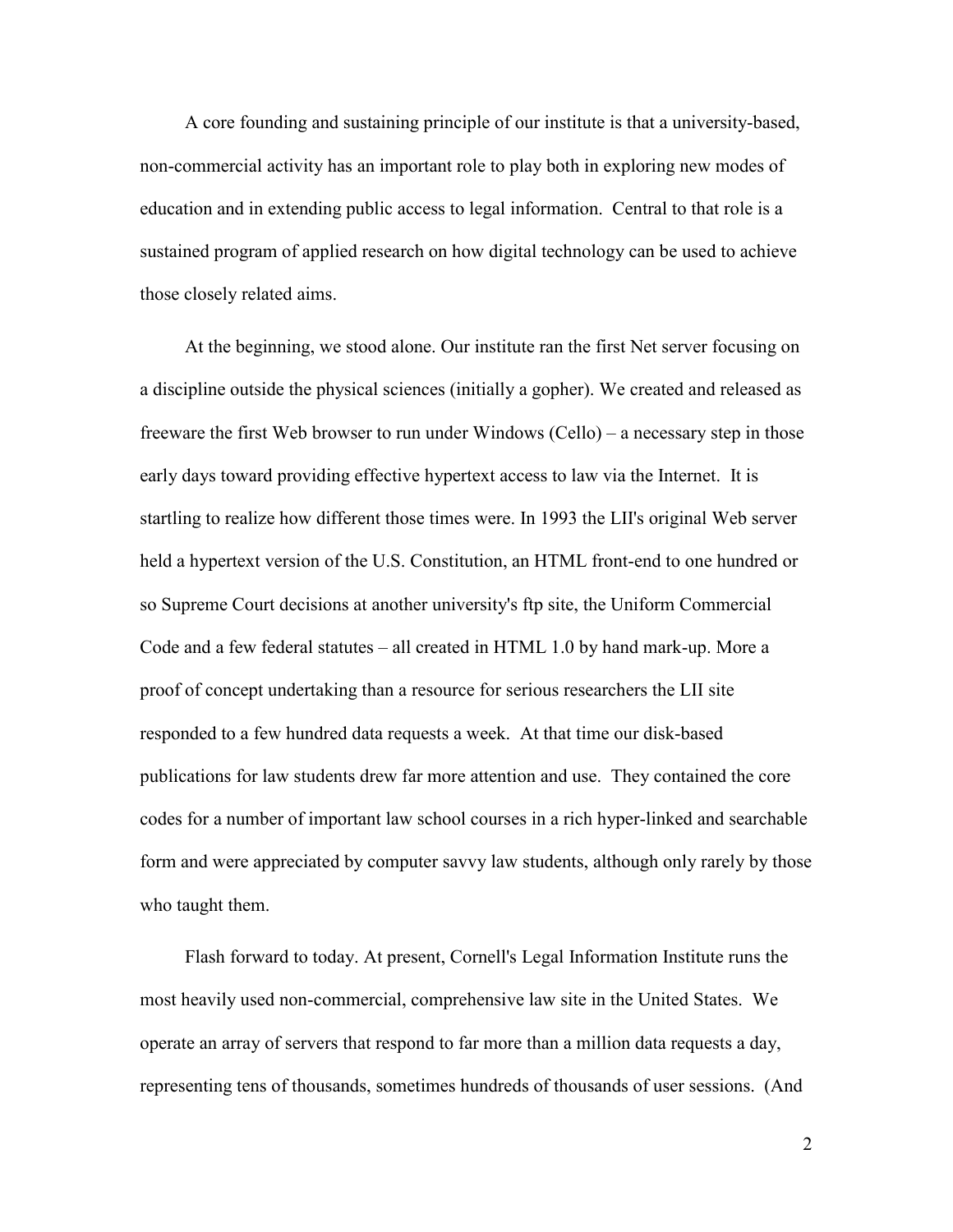neither figure accounts for the traffic at our mirror site in Europe.) On days when the Supreme Court releases decisions, summaries linked to the opinions in full text are dispatched via e-mail to over 20,000 initial recipients of our free electronic bulletin. Since we encourage redistribution, we have no idea how many individuals are, in the end, reached by this free service. Needless to say, the audience is much larger than and quite different from that reached by the Cornell Law Review and the other two print journals published by our law school. The institute also produces CD-ROMs and downloadable course materials and has, for five years, offered law courses over the Internet to students at a growing number of other U.S. law schools.

Pioneers do not necessarily survive; being first has as many hazards as advantages. A year ago some didn't believe this to be true of the Internet. Today, they know otherwise. I am convinced that the Legal Information Institute continues to thrive and grow because of important strategic decisions made initially and in the years since 1992. As those years have seen enormous changes in the environment surrounding our activity, the key decisions have been subject to frequent revisiting.

*{slide}*Let me list a few of the more important ones:

#### **That the institute should remain non-commercial and based at Cornell University**

Our institute and its principals have faced and resisted numerous opportunities to exchange the commitment to research and non-commercial public access for economic gain. While other Internet projects that began in American universities have, during the Internet explosion, moved to some commercial form, often with large profit to their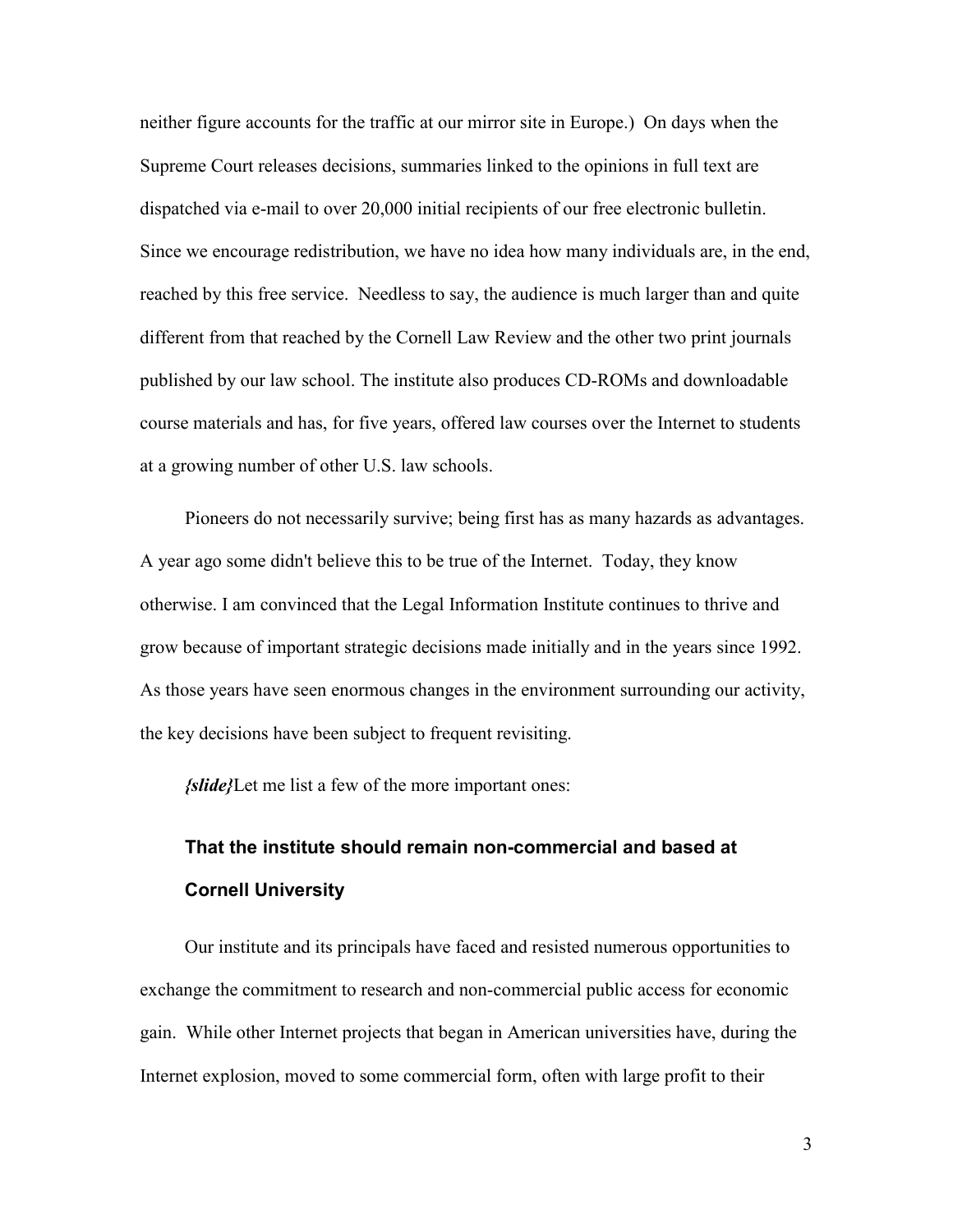founders, we have held to our original non-commercial path. We have also taken pains to avoid individual or institutional partnerships with commercial publishers that posed serious risk of compromising our commercial neutrality. In our setting that meant rejecting special relationships with Westlaw and LEXIS. On the other hand, we have been quite willing to draw revenue from the commercial sector through data and software licensing or consulting. Our institutional setting has given us access to a wide range of expertise, linked our program to deeply held values of discovery and public service, and insulated our work from the direct effects of political and market forces.

#### **That a centralized comprehensive collection was, in the U.S. environment, not an attainable goal**

Our founding vision went well beyond a shift in the law school's support for publication (an activity in which it had long engaged) to a new, digital form. We intended for our institute to become itself a center of serious research on how digital technology might be used to improve access to legal information and education. Our research in this area has, from the start, been applied or experimental, rather than purely theoretical. We have built a succession of new products and services designed to be useful to a variety of constituencies, both familiar and new. That led to early confusion about our aims. Commercial publishers imagined us to be a competitor, when instead we were simply providing an advance look at technology applications and forms of information diffusion that were destined to become widespread.

While our research has conspicuously involved several high use, test-bed collections (notably the decisions of the U.S. Supreme Court, decisions of New York's highest court, the procedural rules of the federal courts, and the compilation of federal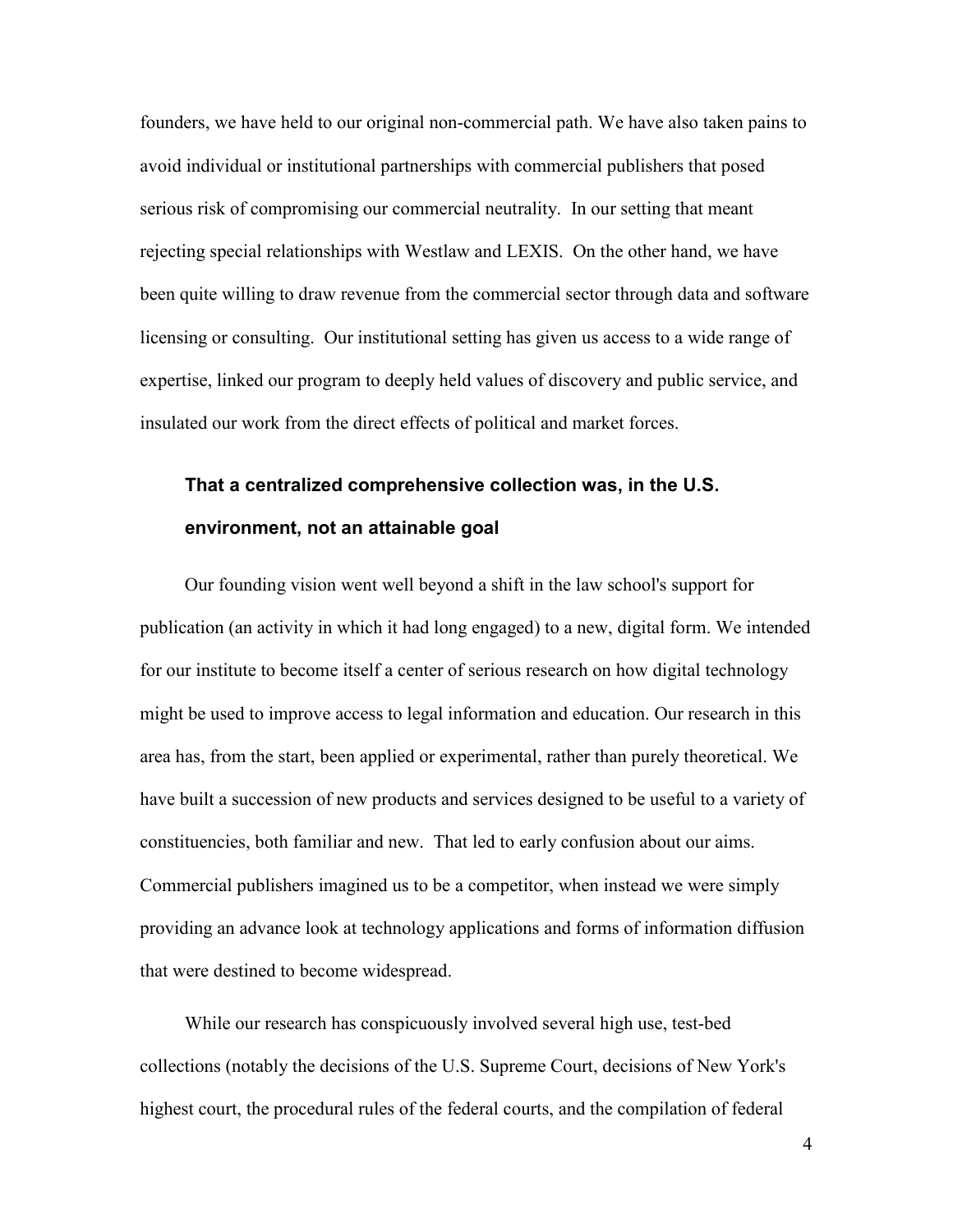legislation known as the U.S. Code), we have never imagined ourselves building or sustaining a comprehensive collection of federal law materials, let alone the legal materials from all fifty states. A portal site - "yes." A comprehensive law data warehouse - "no."

The evident scale and decentralization of the U.S. legal system, combined with the firmly established market presence of commercial legal information vendors saved us from any delusion that we might be a non-commercial LEXIS or Westlaw. We have been extremely careful not to undertake more than we could maintain and continue to develop.

Our aim has been to influence not own or control. Consequently, we find gratifying evidence of our success in the numerous legal Web sites, of all kinds, that embody elements of format and functionality that we originated. Since the available technologies and the reachable user base have been changing at unprecedented speeds, our efforts to work effectively with law content at their intersection have been stimulating, influential, and some days overwhelming.

#### **That the explosion of legal information sources of all types on the Internet represented fresh opportunity rather than a diminished role**

We have held to the view that there is an important role for academically-based activities like ours, even as the Internet has become the dominant delivery path for all commercial legal information providers in the U.S., old and new, and as public bodies have begun in growing numbers to use the Internet to provide free public access to the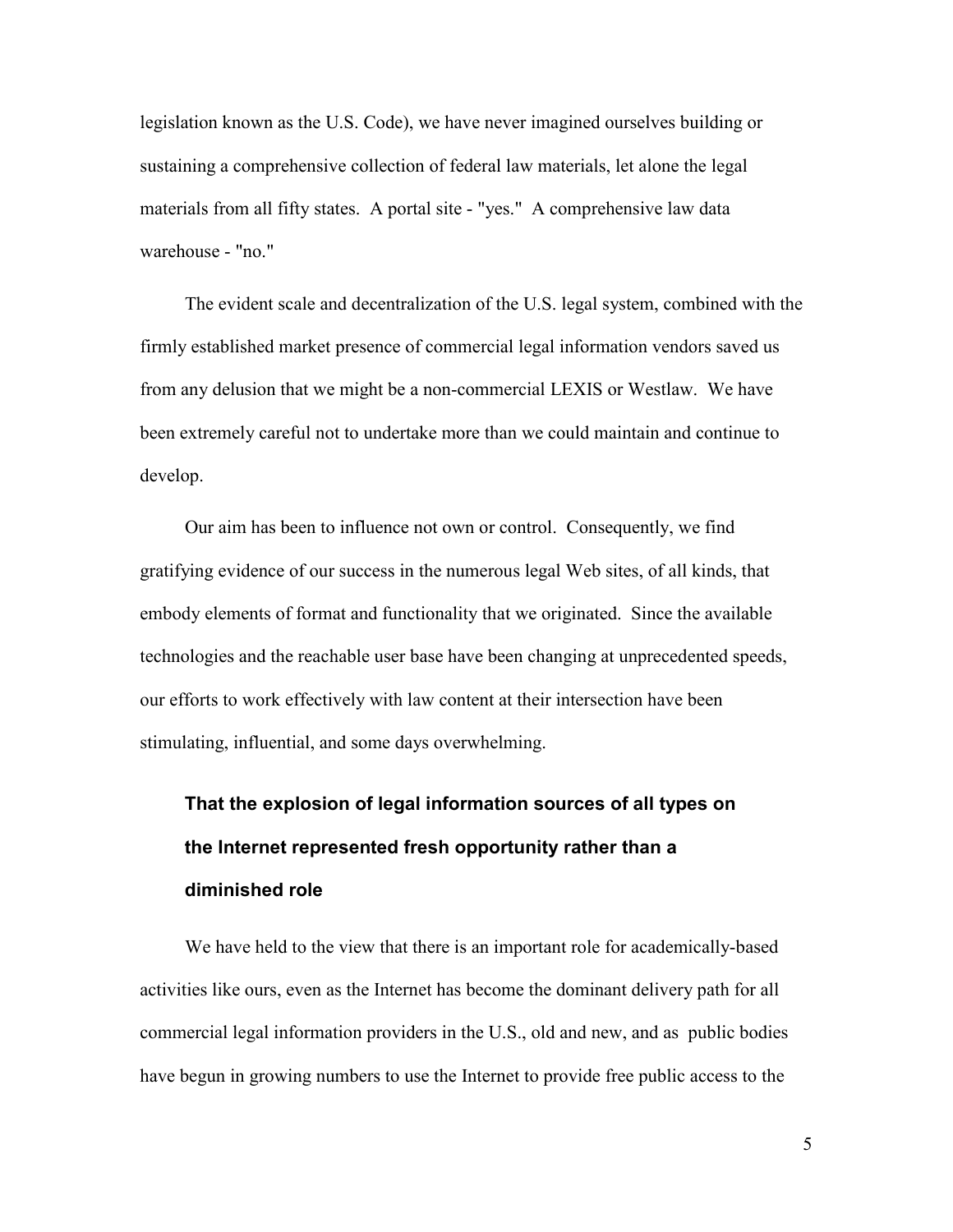law for which they are responsible. While Westlaw and LEXIS have brought their comprehensive and integrated collections to the Net, where they compete with LOISLAW, recently acquired by Wolters Kluwer, all are surrounded by fee or other barriers that cut off large and important segments of the public and severely limit innovation in both information delivery and education.

The proliferation of public sites – hosted by or working with courts, legislatures, administrative agencies, state and city governments – has at the same time created the potential for a truly open, distributed, public information system. But this remains a potential, not an actuality. It is an essential but not a sufficient condition for free and widely accessible legal information.

Although we now operate in a crowded field, that means more to do not less and more difficult choices about priorities than when we stood alone.

**That the distinct contribution an activity like the LII can make in the complex U.S. legal information environment is as catalyst (innovating, leading through example) and integrator**

Several years ago, a public spirited group of American law school librarians, technology people, and others gathered at the Georgetown Law Center to explore ways of bringing the decisions of the U.S. Court of Appeals to the Internet. This court, which is divided into thirteen different units, called "circuits," resolves all appeals that arise in the American federal court system, that are not subsequently dealt with by the Supreme Court. As the Supreme Court takes very few cases a year, the final interpretation on many important points of law falls to the Court of Appeals.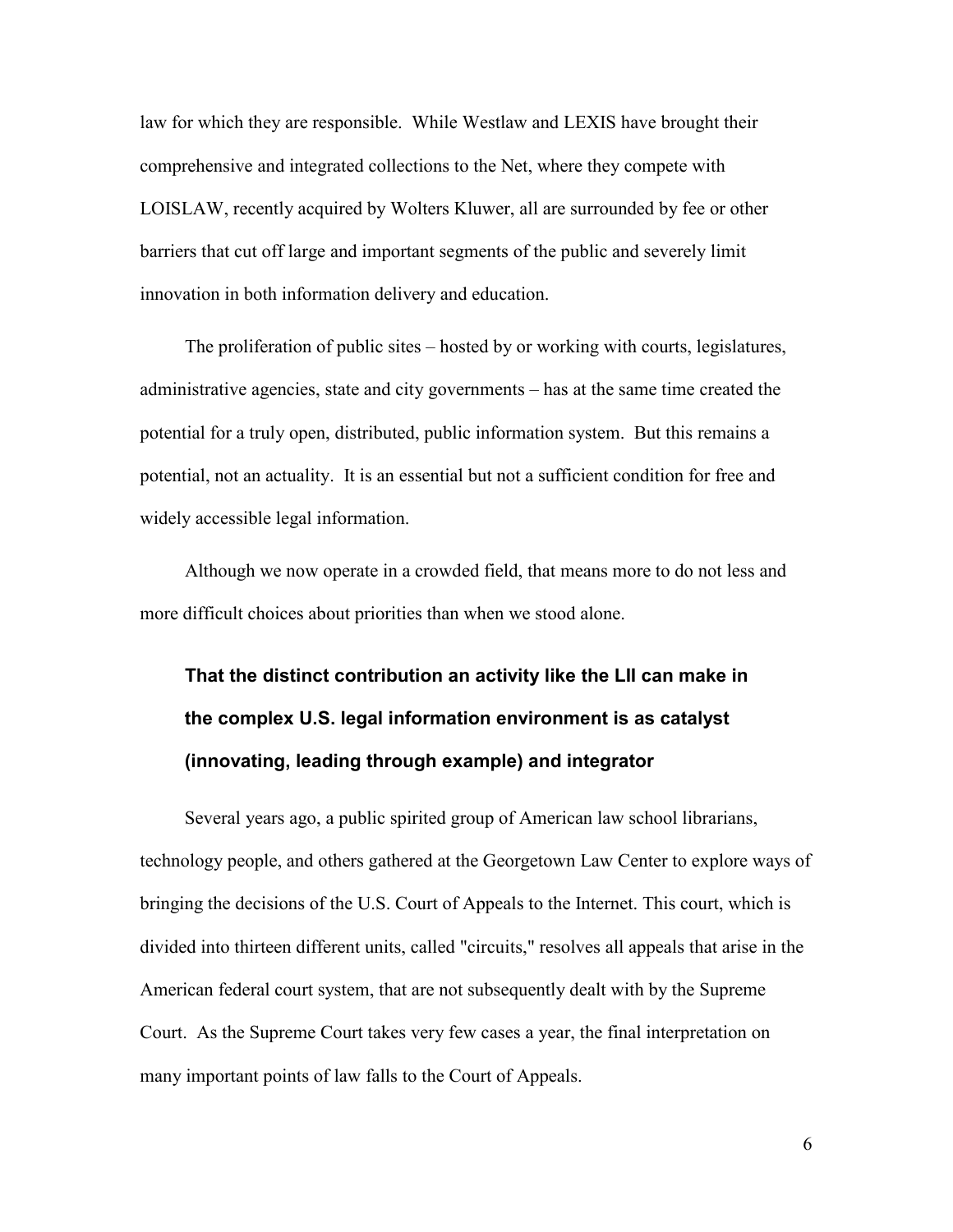At the time of the Georgetown meeting, two schools, the University of Texas and Emory University, had already begun to distribute the decisions of the circuits for their regions on the Internet. Other schools at this meeting quickly volunteered to distribute the rest. Our institute was not tempted either by the entire project or any of its obvious pieces. First, we were certain the scale exceeded anything we needed for research. We were already working with the 75-80 decisions a year of the U.S. Supreme Court and the 200 or so of New York's highest court. Indeed, the scale and lack of data consistency across the thirteen circuits placed any such ambition beyond our reach. The annual output of the entire court exceeds 25,000 decisions and while all of the circuits must interpret and apply the same national law, each jealously guards its autonomy on such matters as data systems, decision format, court procedures, and schedule.

Observing, however, that this distributed federal law collection would need integration the LII built a cross-site full text index – to enable users to search for decisions dealing with particular topics of federal law without having to visit multiple sites and master the idiosyncrasies of diverse search engines.

The good news is that in the years since we undertook this project all but one of these federal courts have established their own servers (leading a number of the original law school intermediaries to drop this service). Regrettably, though predictably, these public sites have not been designed to facilitate cross-site linking or indexing and in that respect they are less useful than their academic precursors. These units of the same court, which cannot coordinate their schedules for recruiting law clerks or any of numerous other details of carrying out their parallel tasks, have each contracted for decision database services with little regard for the interests of those seeking to access and read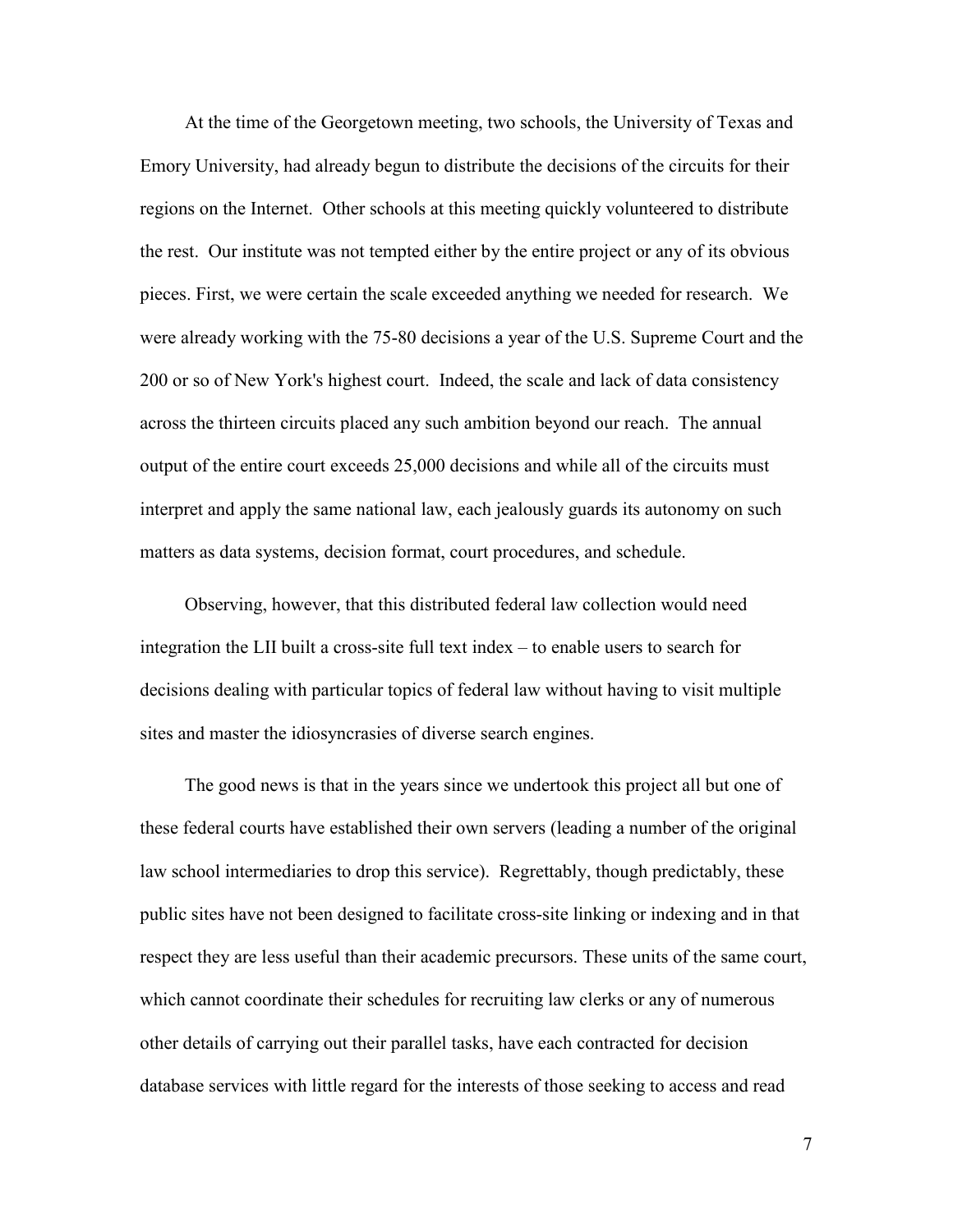their decisions, let alone those seeking to integrate their work product with that of other circuits. As a result, the LII's role as example and integrator has become more important rather than less.

There is in the U.S. no public body with the responsibility of coordinating the distribution of judgments from the full range of federal courts. The judges themselves and their clerks all use commercially distributed legal information and so have little personal stake or insight into the serious limitations in the manner in which their respective courts have implemented the public access ideal in this new digital environment. Our institute's search engine, rebuilt only a month ago to deal with the idiosyncrasies of some of the new public sites, is the only means by which these separate collections which collectively reach back over 5 years, exists as a single resource on such key legal topics as copyright, civil rights, labor law and federal securities and banking law. Integrated with the decisions of the Supreme Court on one side and the U.S. Code on the other, both resources we maintain, they become part of a strong federal law library.

### **And finally, that key to future leadership in these ways is the collection of human and information resources assembled at our university and our deep experience with education**

We established our institute in 1992 with the conviction that digital technology should facilitate a quantum shift in the distribution of legal information and also make it possible for a university law school to become a serious electronic publisher of its own research. To explain the venture to colleagues and alumni we analogized its aims to those that prompted Cornell to establish its first law journal in 1915 and two additional ones in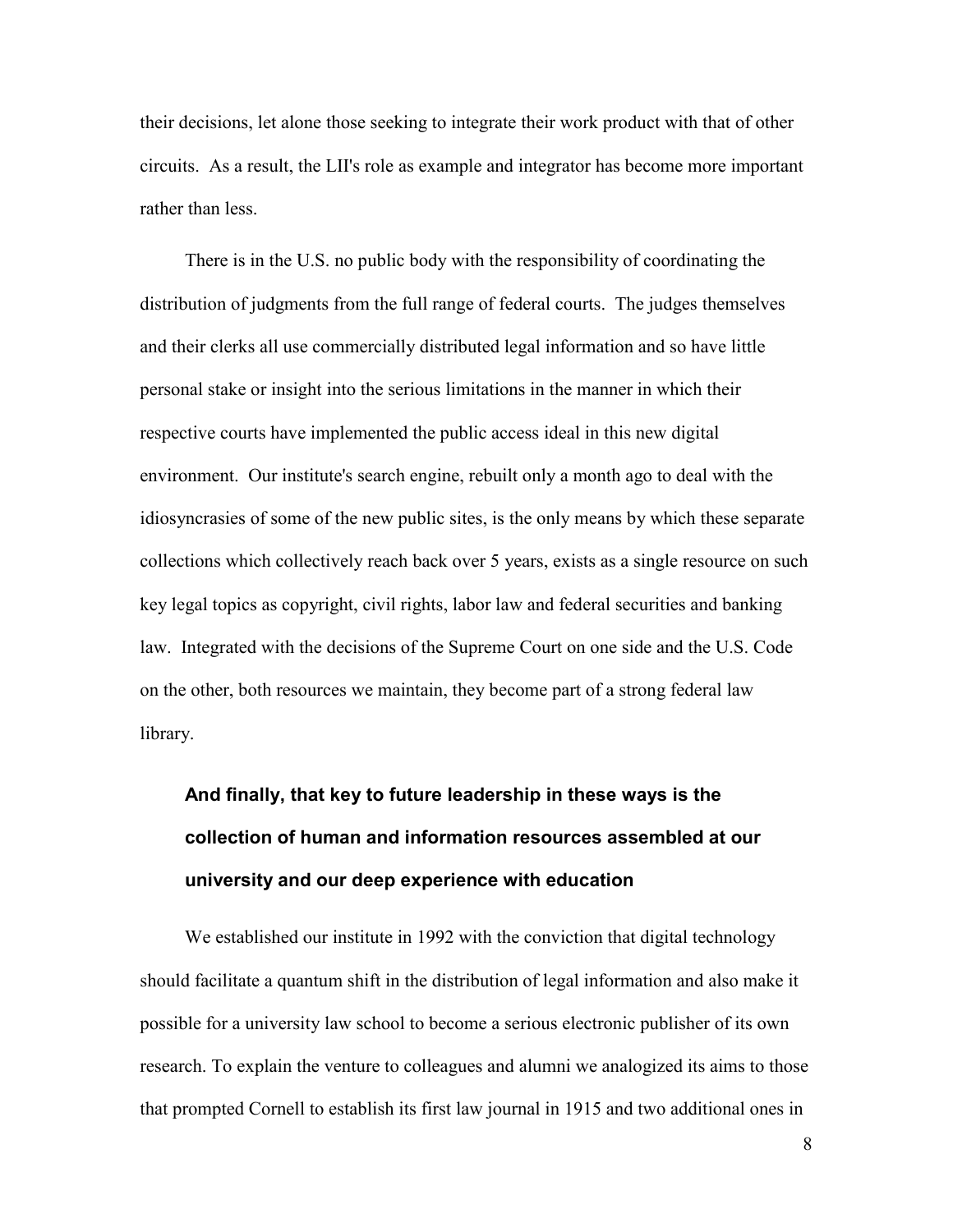later years. Journals like these, we pointed out, were costly. In light of the school's purposes for producing them they would be free if they could be free. All whose work they contain seek the widest possible readership and expect no financial return. But with print, the incremental costs of production and distribution prevent "giving copies away" without limit. The Net, we argued, removed that frustrating constraint.

In the years since that insight has moved along several related paths. We have worked with several other U.S. law schools to create a new distributed system for the digital distribution of formal legal scholarship produced by faculty and students. Perhaps, I should remind you that in the United States every law school publishes at least one law journal, many like Cornell produce several. More remarkable still, those publications are edited by students. Our institute has succeeded in redirecting some of that student energy and talent on which the print journals depend to the production of shorter legal commentary of greater immediate value to lawyers and judges. Working under faculty supervision, the Legal Information Institute student editors produce an electronic bulletin reporting on the important decisions of New York's highest court within days not months of those rulings. Students and faculty members are also deeply involved in the production and review of the editorial content of our Web and disc publications. Finally, as I shall explain in greater detail toward the end of this paper, our faculty's experience in teaching law figures prominently in the LII's future plans.

*{slide}*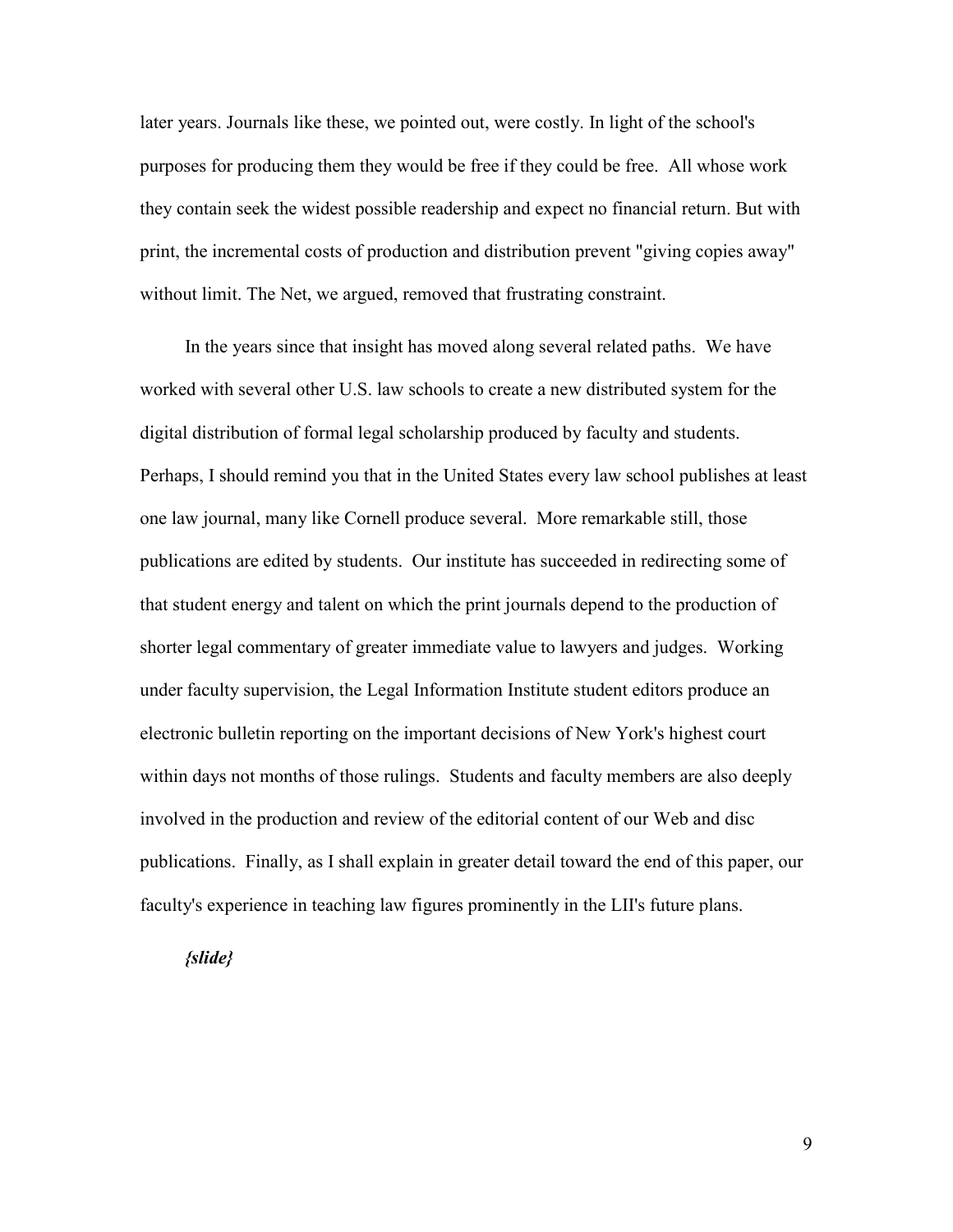### II. Compelling Reasons for Legal Information to be Free, Accessible, and Interoperable

Supporting and informing the Legal Information Institute's activities and strategic decisions through this period has been a steadily growing recognition of the tight, enduring connection between free and effective access to legal information and justice, between its unchecked flow and effective, transparent government.

From earliest times "communication" has been central to law. As the technology of communication has changed, the impact of those changes on law and the central actors in the law process (law-makers, law-appliers, lawyers, and citizens) has been profound. The introduction of the technology of writing, then the printing press, then widespread literacy and the growth of organized libraries each transformed the law activity.

Better access to and improved communication of law have been consistent goals for reformers throughout recent history. In the early 19th century statutes were passed in several American states that required judges to write out their decisions rather than simply speak them so that accurate copies might be distributed in print. America's late 19th century codification and restatement movements were premised significantly on a view that law derived from the mosaic of judicial opinions was too inaccessible. In the 20th century enactment of a federal Administrative Procedure Act and subsequent mandates that governmental regulations be written in non-technical language illustrate the same reformist thrust toward improving the legal system through better access, including better understanding of law.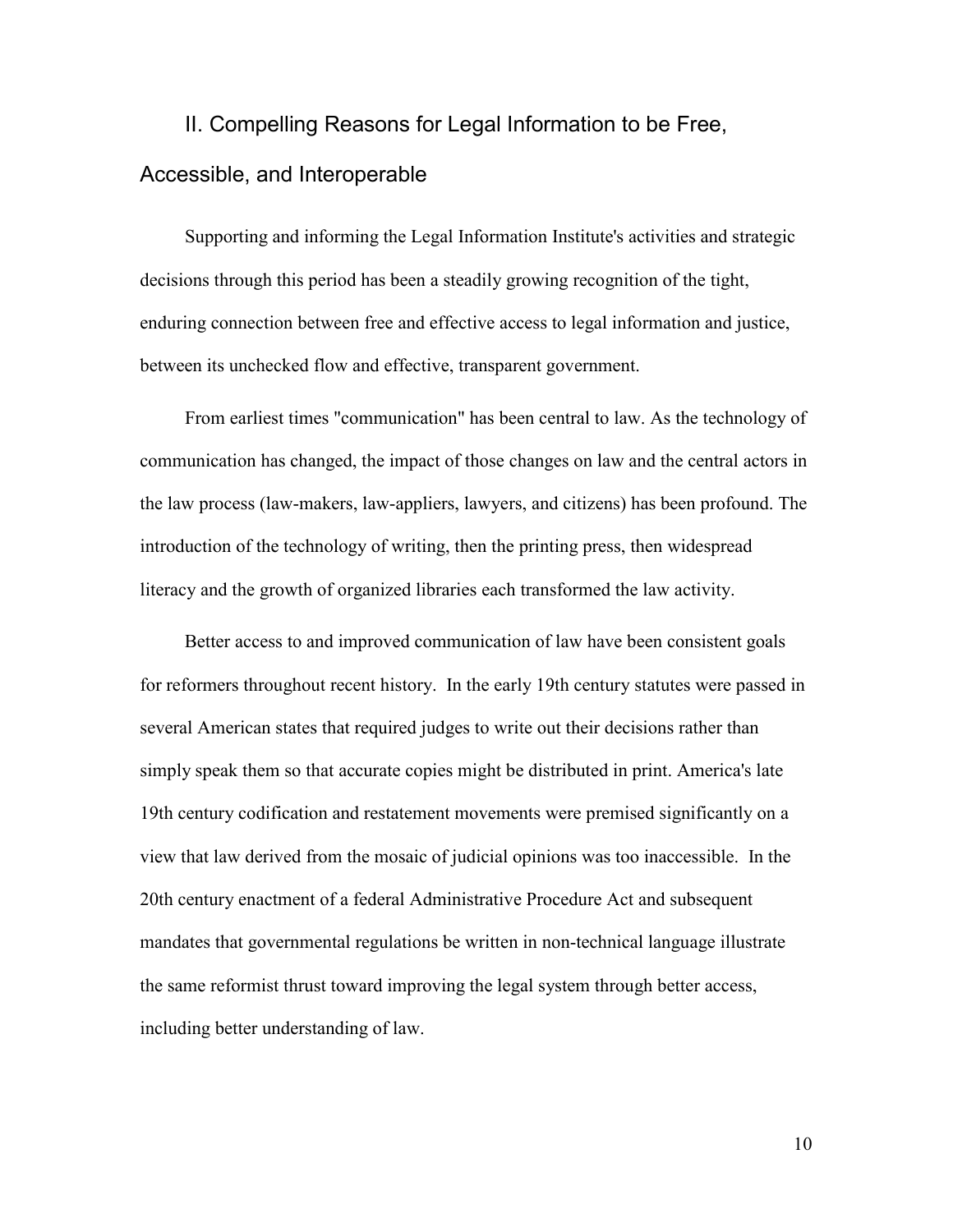Since many legal norms do not operate through citizen self application, the quality of communication within the structure of government is equally important to the law's performance. In areas like tax and social security, law operates through vast government agencies, which intersect the lives and activities of large numbers of citizens. Key qualities of government performance such as accuracy, timeliness, consistency, efficiency, and equity (like cases treated like, different cases, with appropriate difference) are strongly influenced by how communication of governing legal norms is accomplished within these agency structures. In areas of the law where judges or judges and law enforcement officials are essential elements of the law application process, the concerns are quite similar even as the means of communication have traditionally been different. Public bodies and those who do their work are among the most important users of legal information.

In some instances, concern that people and enterprises be able to know the grounds of their accountability, "ignorance of the law being no excuse," captures the rationale for these pre-digital reforms, but in others the aims are better understood affirmatively. That is to say whatever goals the law is pursuing and through whatever intermediate means, the prime instrument is communication. Efforts to make law more accessible, more understandable, more clearly expressed are ultimately efforts to make law more effective and in a democracy, more accountable and responsive.

In New York and some other states legislation provides for publication and placement of reported appellate court decisions in county and public law libraries – as a means of providing free access to the state's law. A similar provision for free distribution of statutes exists in nearly all states that publish their own.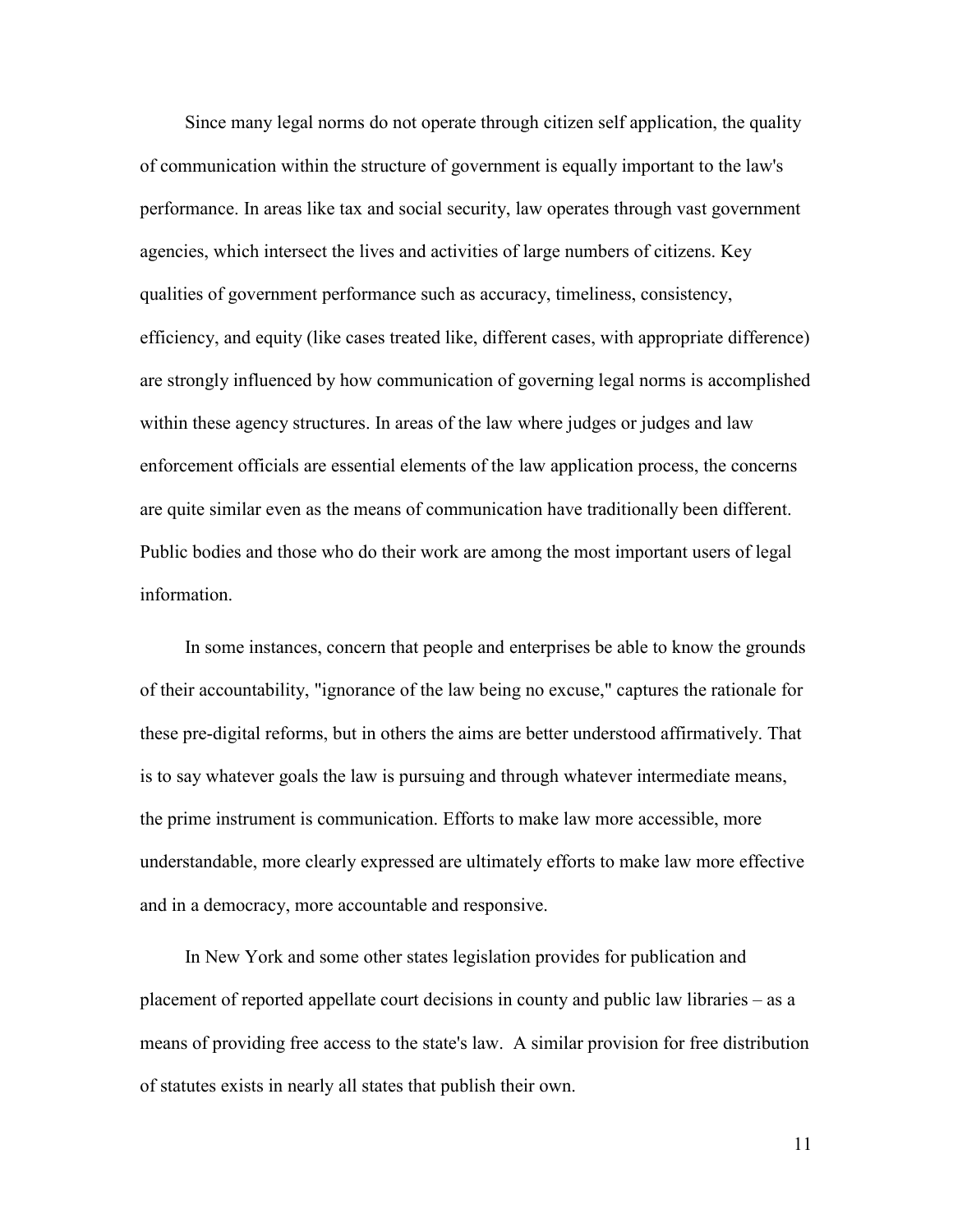Liberated by digital technology from the marginal costs of printing, shipping, and storing which force hard choices about how many copies to print, where to place them, and for whom, law-making bodies might be expected to embrace free distribution of their output by entities like ours and indeed to undertake it themselves. Our experience teaches that there are many reasons they may fail to do so, at least in any way that effectively promotes accessibility and interoperability.

In this failure public bodies are often aided and abetted by others who benefit from controlled access to law. Where there are legal information "haves" and legal information "have nots", significant power resides with the "haves". To the extent that direct access to legal information at the source is difficult or costly, those who can acquire it and can control its subsequent distribution can reap a large profit. Add in such elements as inertia, the force of existing working patterns and relationships, limited resources, and preoccupation with other demanding tasks and what is surprising is not how uneven progress has been toward broad, free access to legal information in the U.S. but rather how widespread and steady it has been.

Where the conditions have been particularly favorable the results have demonstrated in very clear ways what social gains can be realized from free and uninhibited public access to important legal information. I should like to provide examples from four different sources of American law making and administration.

*{slide}*The most conspicuous examples of public access to law at the federal level in the U.S. are those government agencies whose responsibilities require that they interact with large numbers of the public directly within a complicated legal framework. The two most heavily used government Web sites are not those maintained by the White House,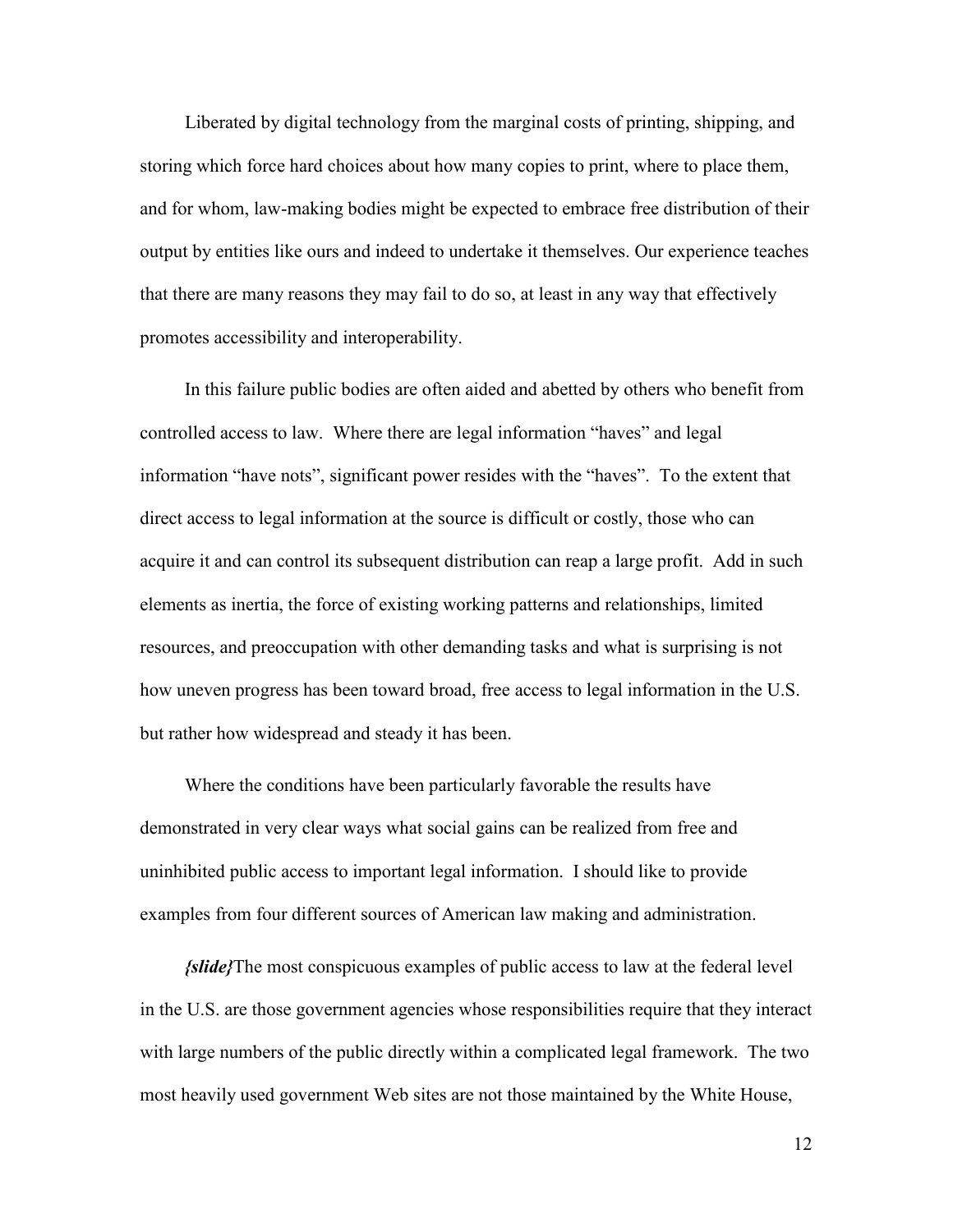the U.S. Congress, the Supreme Court, or the Attorney General. *{slide}*They are, in order of use, the sites of the Internal Revenue Service and the Social Security Administration. Both these agencies have assembled quite comprehensive collections of the legal information within their respective areas of programmatic responsibility – the first dealing with federal tax liability, the second with entitlement to retirement, disability and death benefits. Both collections are relatively easy to use and include all relevant statutes, regulations, and less formal agency manuals and guides. Both also provide a full set of forms, along with complete instructions for their completion. *{slide}*Indeed, the Social Security Administration now offers an on-line benefit application process as well as a deep parallel collection of information in America's second language, Spanish. As recently as three years ago a commercial publisher was marketing a comparable collection of Social Security legal materials for over USD 1,000.

*{slide}*My second example comes from one of America's smaller states. I remind you that my country's fifty states all have their own law and legal institutions – legislatures, administrative agencies, and courts. It is the law that they make and apply that bears most directly on the key areas of domestic life – employment, education, family responsibilities, crime, death transfers, and even commercial transactions. As is often true at points of dramatic change, those least well served by the old regime can more readily see and seize the full advantages of the new. This is such a case. A strong example of what can be accomplished by a publicly run judicial Web site has first arisen in a state with fewer than a million residents, North Dakota.

North Dakota is one of many states too small to warrant their own set of printed law reports; it is not a commercially attractive legal information market. For most of the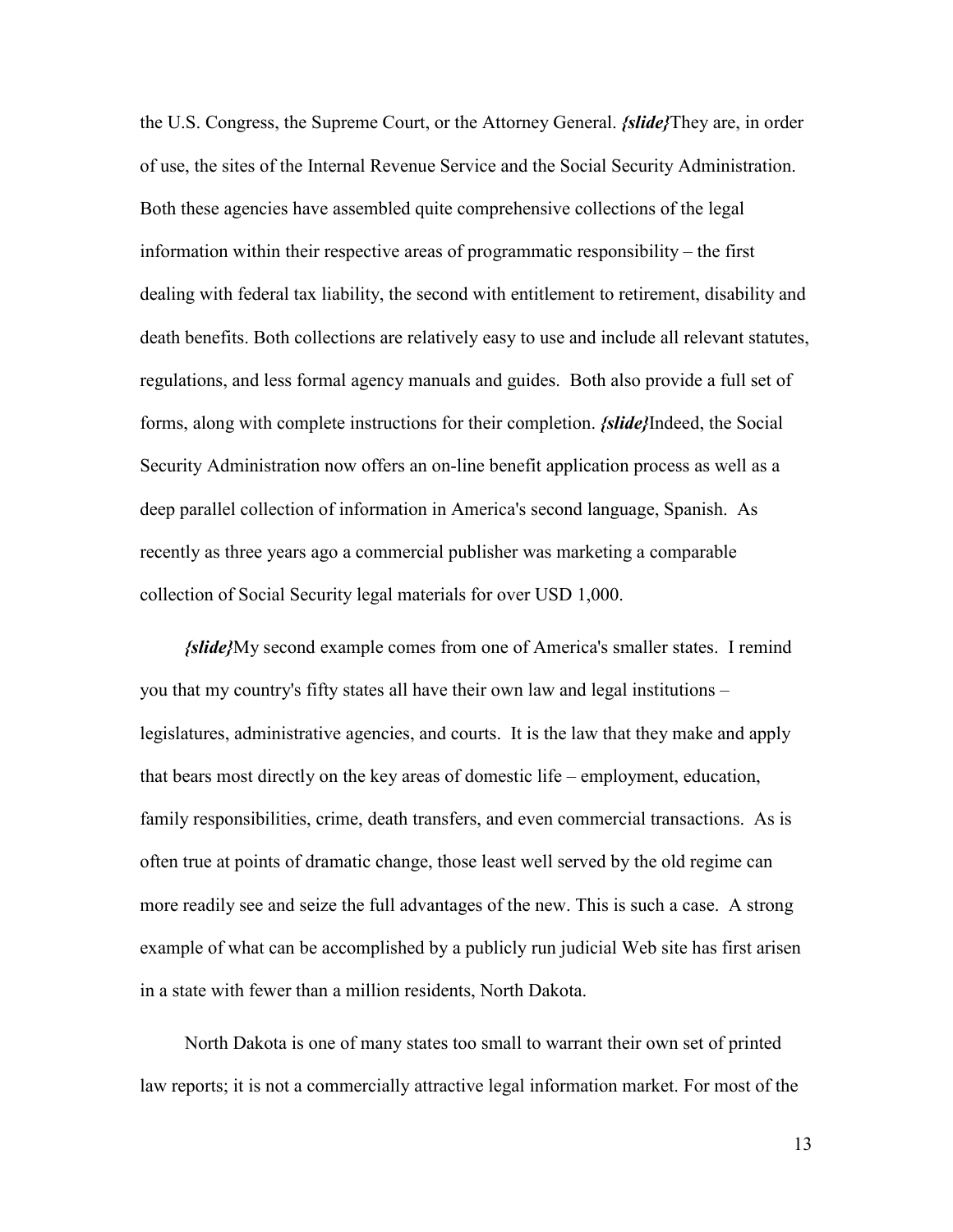last century, decisions of its Supreme Court and an annual handful of selected decisions of the state's intermediate court of appeals were published by the major commercial law publisher in the U.S. in a regional compilation with those of six other states.

*{slide}*In 1997, the North Dakota Supreme Court adopted its own "media-neutral" case citation system (in full conformance with the recommendations of several national bodies). The day an opinion is released it is assigned its permanent official citation. Fox versus Fox decided on May 4, 2001 appeared on the court's Web site that day as 2001 ND 88. During the period the court rules allow the parties to seek a rehearing, it will carry a warning of that possibility in red. When the period has passed, that will be removed. References to specific portions of that opinion need not await its appearance in print for the system includes paragraph numbers. *{slide}*Here you see paragraph 17. Under court's 1997 citation rule, a citing reference to a particular passage in a 1997 decision is as you see it Zuger v. Zuger, 1997 ND 97, ¶ 13 or Zuger v. Zuger, 1997 ND 97, ¶ 13, 563 N.W. 2d 804. (Zuger v. Zuger being the 97th decision of the North Dakota Supreme court in 1997 and the referenced passage being in paragraph 13.)

The Court also established an official web site to which decisions are released in final, official, citable form – released and archived. The following year, 1998, the site added decisions of the North Dakota Court of Appeals in the same final and official form. Today, lawyers, judges, businesses and citizens of the state have unprecedented access to judicial opinions.

*{slide}*My third example comes from a neighboring state, Minnesota. Among state legislature sites, Minnesota's currently sets the standard. In countless ways it is superior to either of the federal government sites offering the U.S. Code. Like other top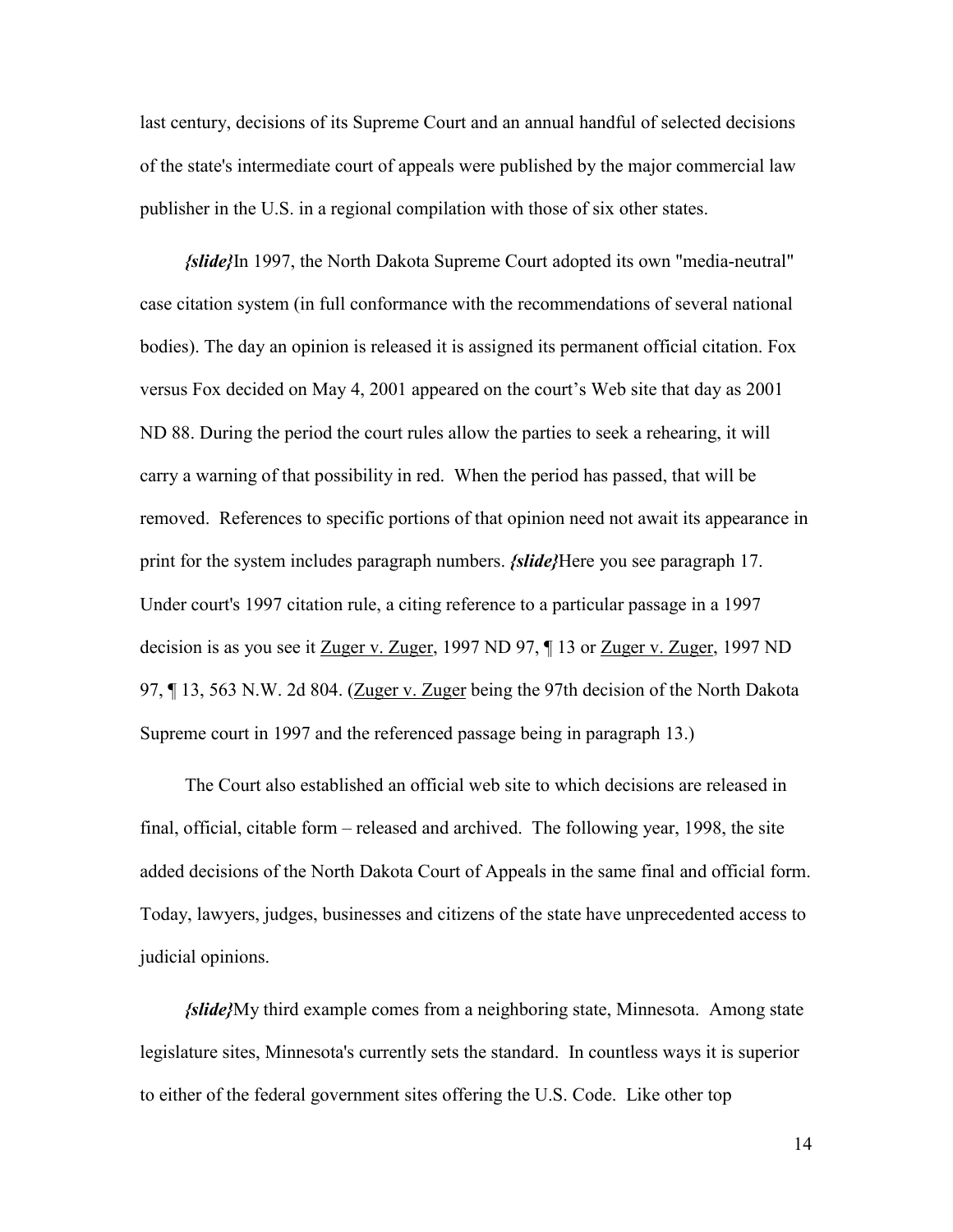legislative sites it offers an up-to-date version of the full state code. The database is structured so that users can find relevant provisions by following the logical structure of the compilation (selecting first the relevant title, then chapter, then sections). And the data architecture allows anyone else placing legal material on the Net to create direct links to individual sections as well as to larger units. This legal database shares an important trait with North Dakota's judicial site. Both were constructed to serve government workers, as well as the public. They were designed for serious use, rather than mere public relations.

*{slide}*My final example is drawn from the level of law-making and application that may well have the greatest day-to-day impact on small businesses and the lives of citizens – namely municipal codes. In countless communities, including surprisingly large ones, the collected laws are poorly maintained and inefficiently distributed. Here is an account prompted by a young lawyer's recent attempt to secure the dog ordinances of the City of Binghamton, New York – a city quite close to Cornell. The lawyer told me: "Believe it or not, the city clerk told me that no complete copy of the Binghamton Code is available to the public anywhere, even the public library. The only way to get an up-todate version is to go to (or call) the clerk's office."

In a growing number of U.S. cities digital technology and the Internet have enabled officials to do what Binghamton has not. In such places as Rochester, New York; Cincinnati, Ohio; Boone County, Kentucky; Fitchburg, Massachusetts; and Yuma City, Arizona, citizens troubled by barking dogs, interested in establishing an ambulance service or restaurant, or curious about how close the road they can build a garage or place a sign can find the pertinent law on-line.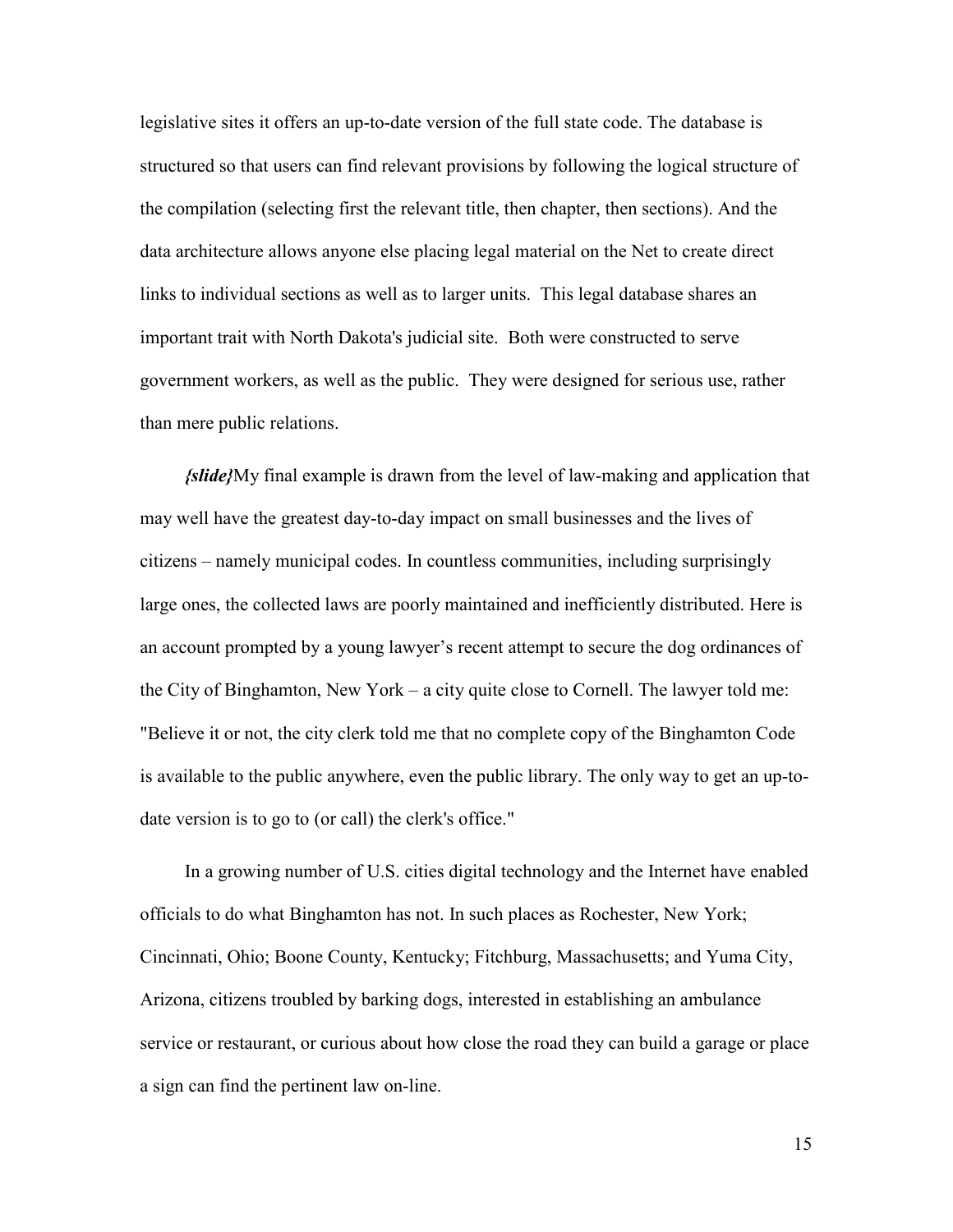As these diverse public bodies have discovered and now demonstrate to others, law data in this form is cheap to produce, transmit, and store. Users don't need to own or be close to a dedicated "library" space. Because the cost threshold is so low, many public bodies – courts, legislatures, and administrative agencies – are discovering that they need not depend on commercial intermediaries for dissemination of their work product. Those gathering law in this form, around a particular problem or issue can readily separate out, transport, file and work with the material they judge most relevant. And when done right – like good computer code – it is interoperable, that is, capable of being link to or combined in other ways with related information from other sources.

These examples, when compared with others, also demonstrate that digital distribution alone is not enough.

My early enthusiasm over the growing number of public bodies releasing law in digital form, thrust me into a public exchange with Vance Opperman, then President of the West Publishing Company. He dismissed these sources as offering only "raw data," uttering the phrase in a pejorative tone that suggested sewage. It was a deft rhetorical move, and suggested an important truth: "not all data are of equal value."

*{slide}*Let us begin with the now obvious difference between furnishing data in print and offering it in digital format. Moving content from print to digital format is costly, running currently at two to three dollars per page for printed English language legal documents. This is a burden we have not shouldered. Everything our institute has done has begun with digital material – in most cases digital material acquired from a public source. The Supreme Court of the United States began releasing its decisions in electronic format in May of 1990, a full decade before it established its own Web site.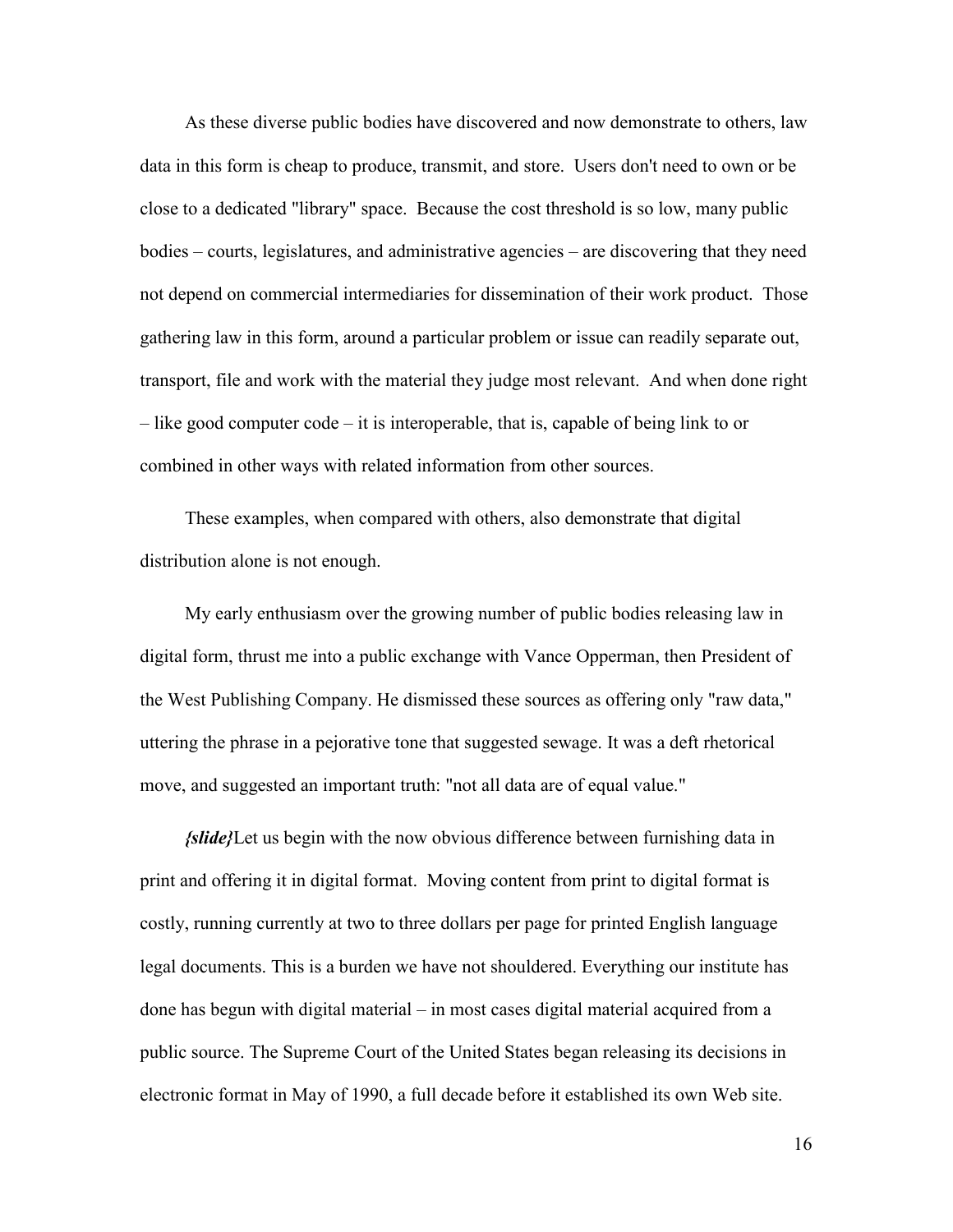The New York Court of Appeals established a dial-up bulletin board at around the same time. By the nineties courts, legislative bodies, and agencies were preparing their output with computers. While print was still their formal or official distribution medium, digital release posed minimal incremental costs. Both the U.S. Supreme Court and New York Court of Appeals financed these incremental costs by charging subscription fees. The former set up a system limited to information brokers or resellers and priced it accordingly. The New York Court set a much lower annual fee of \$30. Even with the added long distances charges for those outside the Albany area this put the resource directly in the hands of lawyers and small newspapers.

In working with digital data from these two sources over the years we have learned that while less costly than conversion from print, digital data can carry its own considerable costs. These courts like many public bodies in the U.S. have not yet recognized that digital data can be delivered "free" but configured in ways that severely reduce accessibility, resulting in heavy burdens, both for re-distributors whether noncommercial like our institute or profit-driven entities like West Group or LEXIS, and for ultimate users.

In January 1997, when the Legal Information Institute first undertook programmatic conversion of U.S. Supreme Court decisions to HTML, the Court was releasing its decisions in word-processing format – Wordperfect 5.1. In the summer of that same year, the Court shifted internally to Microsoft Word. Rather than release opinions as Word documents, the Court began with the October 1997 term to release its decisions in the proprietary PDF format. The change came with little warning and insufficient time to allow us to build and fully test what had to be totally new conversion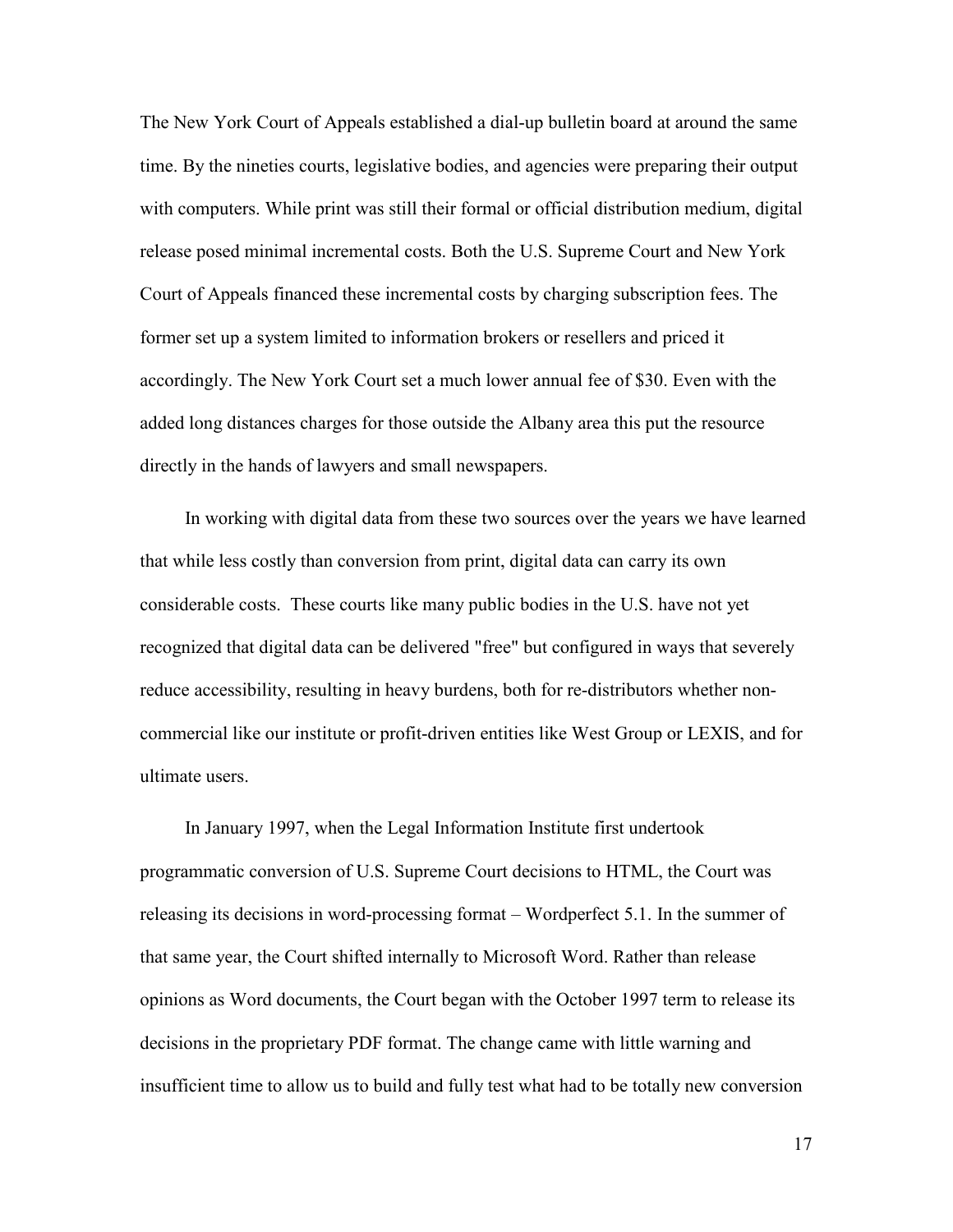software. West, LEXIS, and the New York Times also had to contend with this same inattention to the needs of subscribers to the Court's electronic distribution service, though with far greater resources. Fortunately, somewhat later in the same term the Court added an SGML-like format – a hybrid of structural and presentational markup. Unfortunately, this came too late to save the LII the effort of creating software to convert PDF.

*{slide}*Why go into these technical details? It is precisely in such technical details lies the difference between effective, free and costly, limited public access. Too many public law-making bodies that have undertaken digital distribution of law data have done so without any thought to facilitating redistribution with added value. Distributing only in PDF is a telltale sign. PDF is not friendly to subsequent machine processing. Those who want a court opinion to "look like a court opinion" on the screen or upon being sent to a laser printer are very fond of the format. But for those who would link the references within a document to the cited material, add key words and other metadata, create sophisticated full-text indices, and integrate a document's content with other related law materials PDF is a major barrier.

Subtler barriers lie in format changes and inconsistencies produced by simple inattention. Bodies that exercise great care to assure the quality and consistency of their output in print can wreak havoc on the data systems of others that build on their opinions, enactments, or rules because they will release data that will print handsomely on a page but be utterly confusing to text processing software or search engines. Our work with the opinions of the New York Court of Appeals has given us repeated painful lessons in the many different ways that a majority opinion can be joined with a dissent, the variety of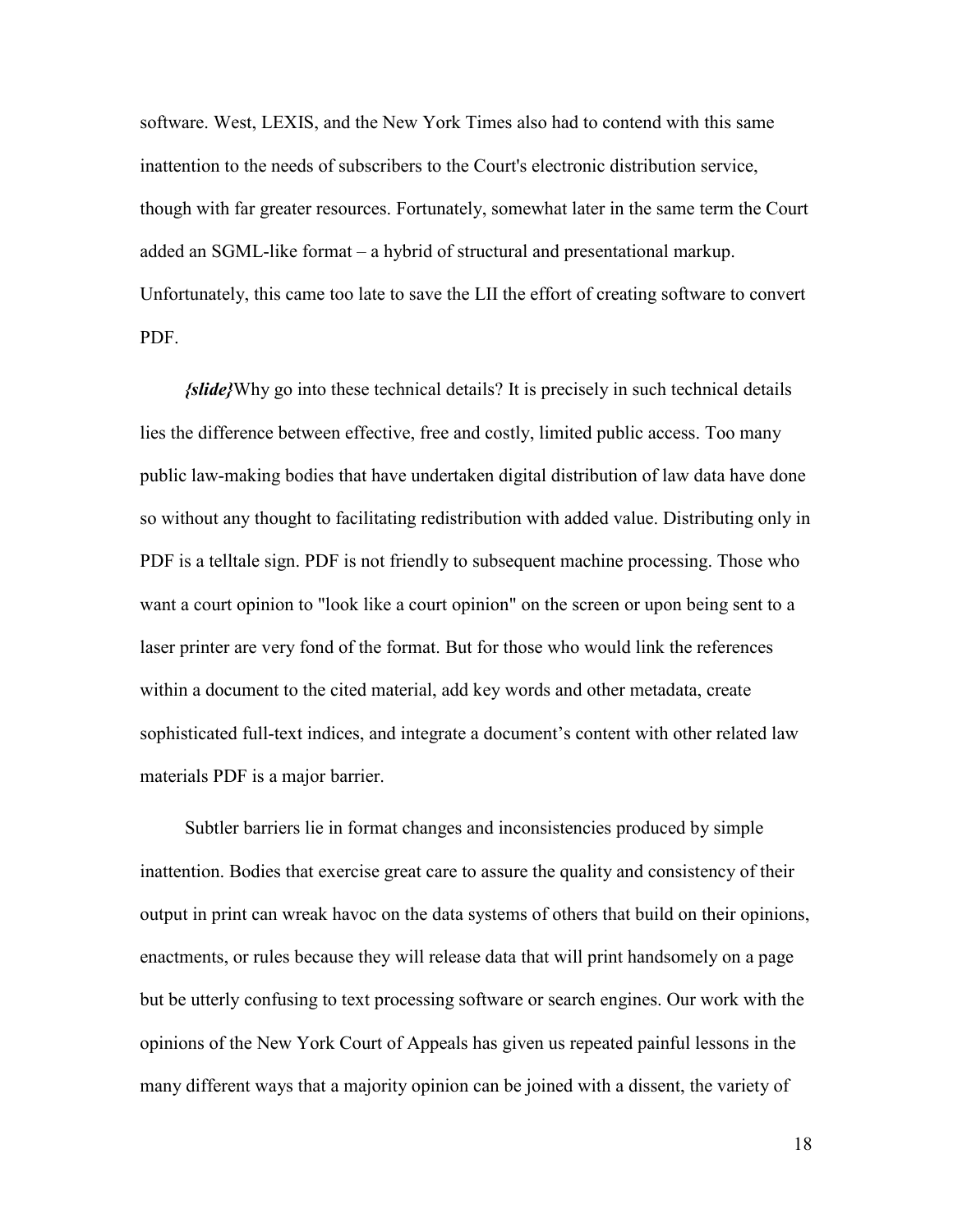ways to set off main headings within an opinion or the date of the decision – all the while printing quite handsomely. Until public bodies take digital distribution as seriously as they do print, this will remain a problem.

There is a related way in which too many public bodies in the U.S. undercut the value of their digital distribution of legal information. By declaration and reinforcing practices they withhold full recognition from this version of their law so that both those who know and care enough to be risk averse and those who are easily persuaded by official warnings are pushed toward other final and official (and expensive) versions.

*{slide}*This is what the U.S. Supreme Court says about the decisions it releases in digital format.

**Caution:** These electronic opinions may contain computer-generated errors or other deviations from the official printed slip opinion pamphlets. Moreover, a slip opinion is replaced within a few months by a paginated version of the case in the preliminary print, and–one year after the issuance of that print–by the final version of the case in a U. S. Reports bound volume. In case of discrepancies between the print and electronic versions of a slip opinion, the print version controls. In case of discrepancies between the slip opinion and any later official version of the opinion, the later version controls.

*{slide}*Finally, too few public legal information sites are built with an open architecture. Large numbers reinforce jurisdictional boundaries with data system barriers that frustrate efforts to connect with closely related legal material held on other sites, public or private. This public site distributing decisions of one of the U.S. Court of Appeals circuits is surrounded by several such barriers. It archives decisions in zip files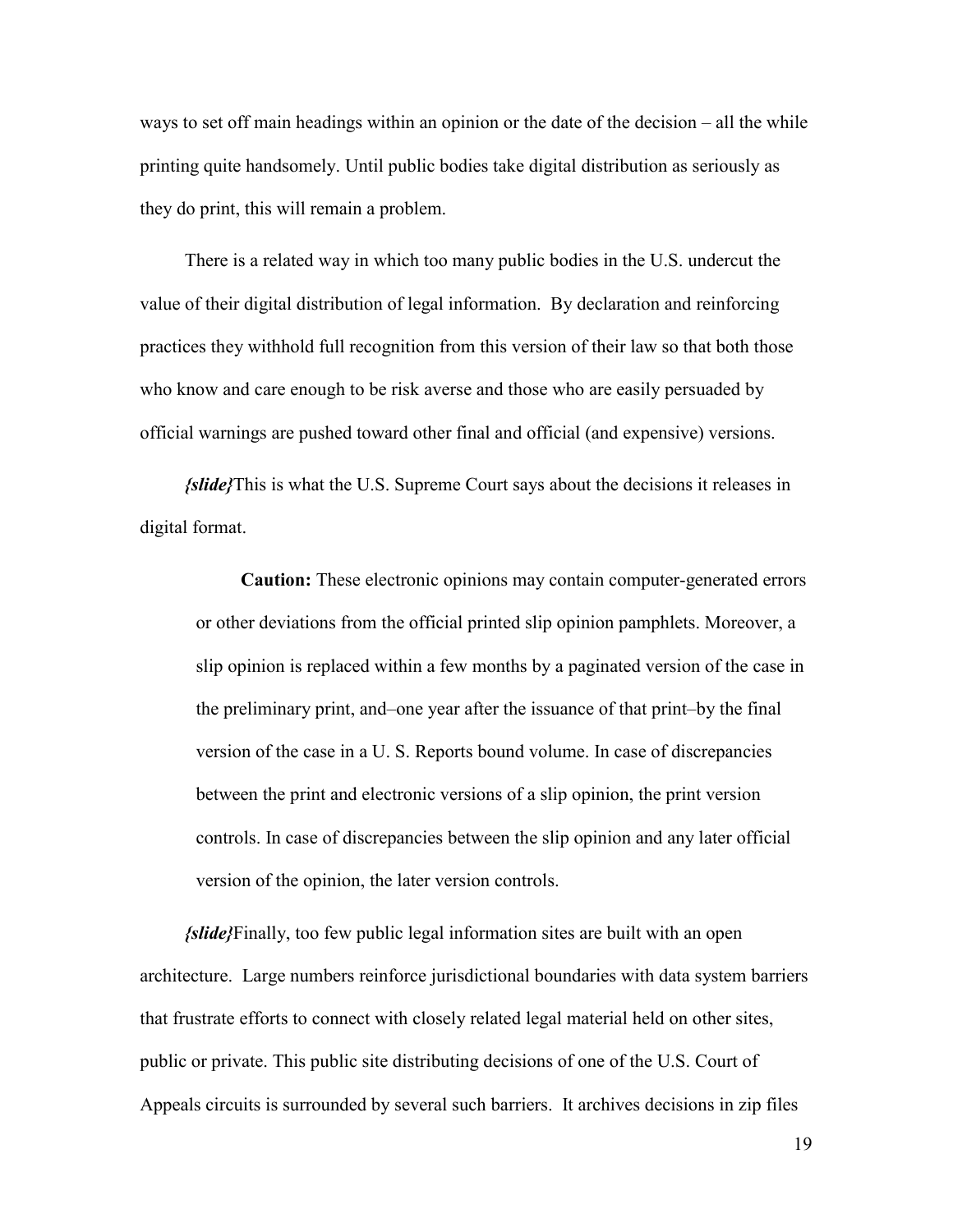by date. There are no tools for search or retrieval of individual opinions. And the site's structure blocks others from adding such value directly on top of its archive.

Primary legal texts are peculiarly fragmentary or recombinant. At least that is true of the American legal system. Although units of the U.S. Code are called chapters, they are not like the chapters in a novel, written to be read from start to finish, one after another. Those working with the law must gather relevant provisions around a problem or issue, following cross references in one section that link it to others that sharpen or qualify its effect, tracing back to determine if any of the operative words or phrases are defined elsewhere. Individual appellate decisions rarely can be understood without reference to numerous others, including later ones. And since decisions cannot themselves refer to later opinions that overrule, disapprove or qualify their holdings data systems must do that work. This high degree of textual interconnection is why such large gains can be realized by placing legal materials in a searchable, hypertext environment. Much of our institute's research has concerned techniques, both automated and editorial, that aid the gathering of related legal materials from multiple sources.

## III. Some Salient Forces of Resistance Within the U.S. Legal Information Ecology

*{slide}*Despite the apparent promise in the number of public law sites, our experience has taught us not to be surprised when government agencies, courts and legislatures fail to embrace or aid free distribution of their output, let alone implement effective digital distribution themselves. Here are some of the reasons for such response.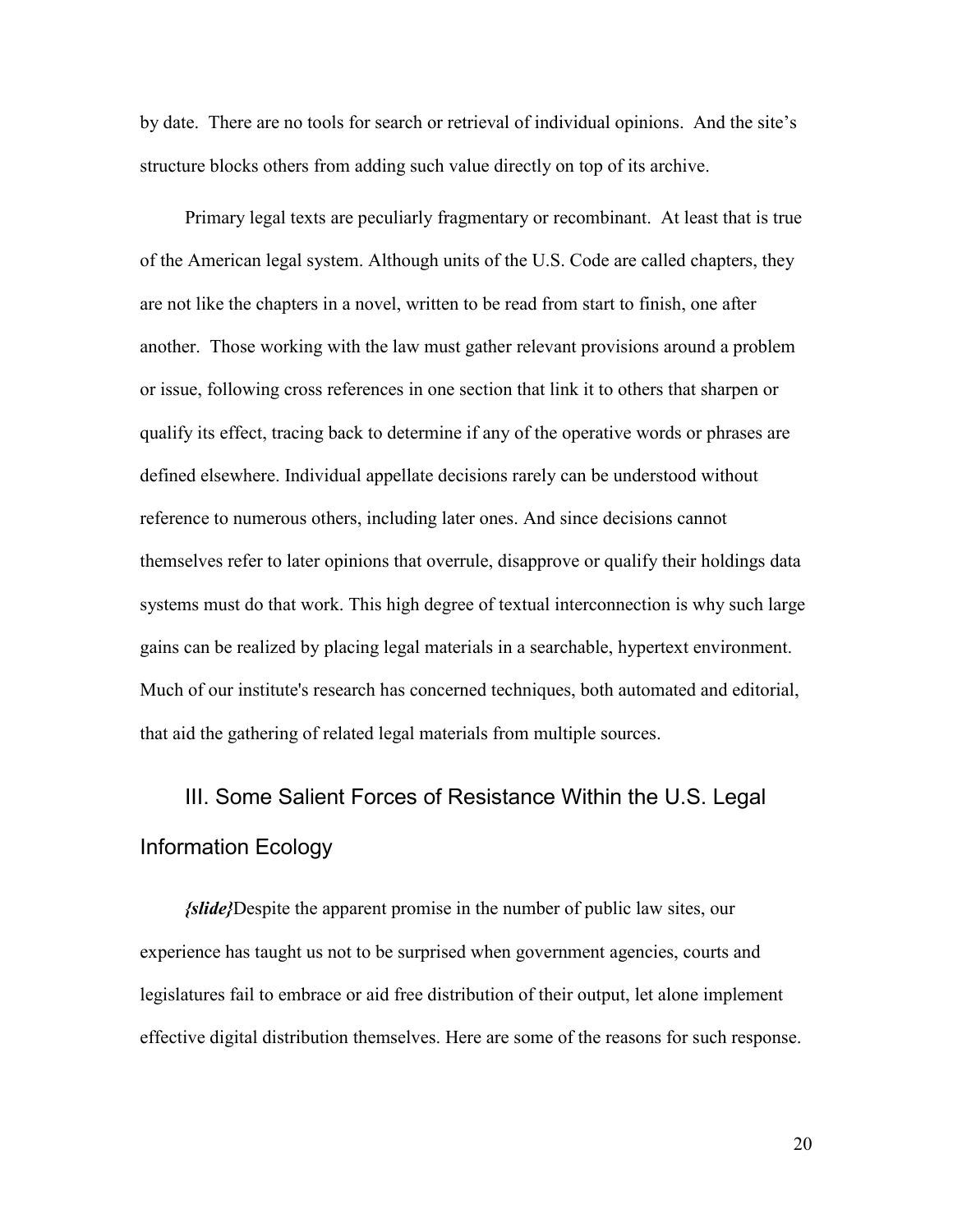The first is the power of settled practice – the inertial resistance flowing from patterns of work and strong relationships formed during the long history of print distribution. Often these forces work through or express themselves in attitudes about control, important constituencies, or responsibility.

In many European countries, including those unencumbered by doctrines of government copyright in law, free distribution has nonetheless been frustrated by tight control on the terms of access to official systems of digital distribution. Comfortable with uncontrolled private sector print publication and conditioned by Westlaw and LEXIS to view digital law as no less suitable for competitive, multiple source redistribution, U.S. courts and legislatures have been far quicker to release digital take-offs from their lawmaking activities than their counterparts in some other countries and to do so without attempting to impose conditions. But that does not mean that the U.S. is not troubled by what I might call the "it is our law and critically important to us and our prime constituencies with whom we already have appropriate arrangements" mindset. Government bodies that have a tight affiliation with a particular business sector may not welcome the transparency and consequent reduction in control that free distribution of their documents could bring.

Courts are susceptible to a very different mindset limitation. I think of it as the "that is not our responsibility as judges" posture. It amounts to a view that the tasks of making law or ruling on cases are separate from dissemination. Individually, judges find it quite easy to see their dominant or even exclusive responsibility as deciding cases. Unless the distribution of those judgments in a useful, official format, is clearly lodged in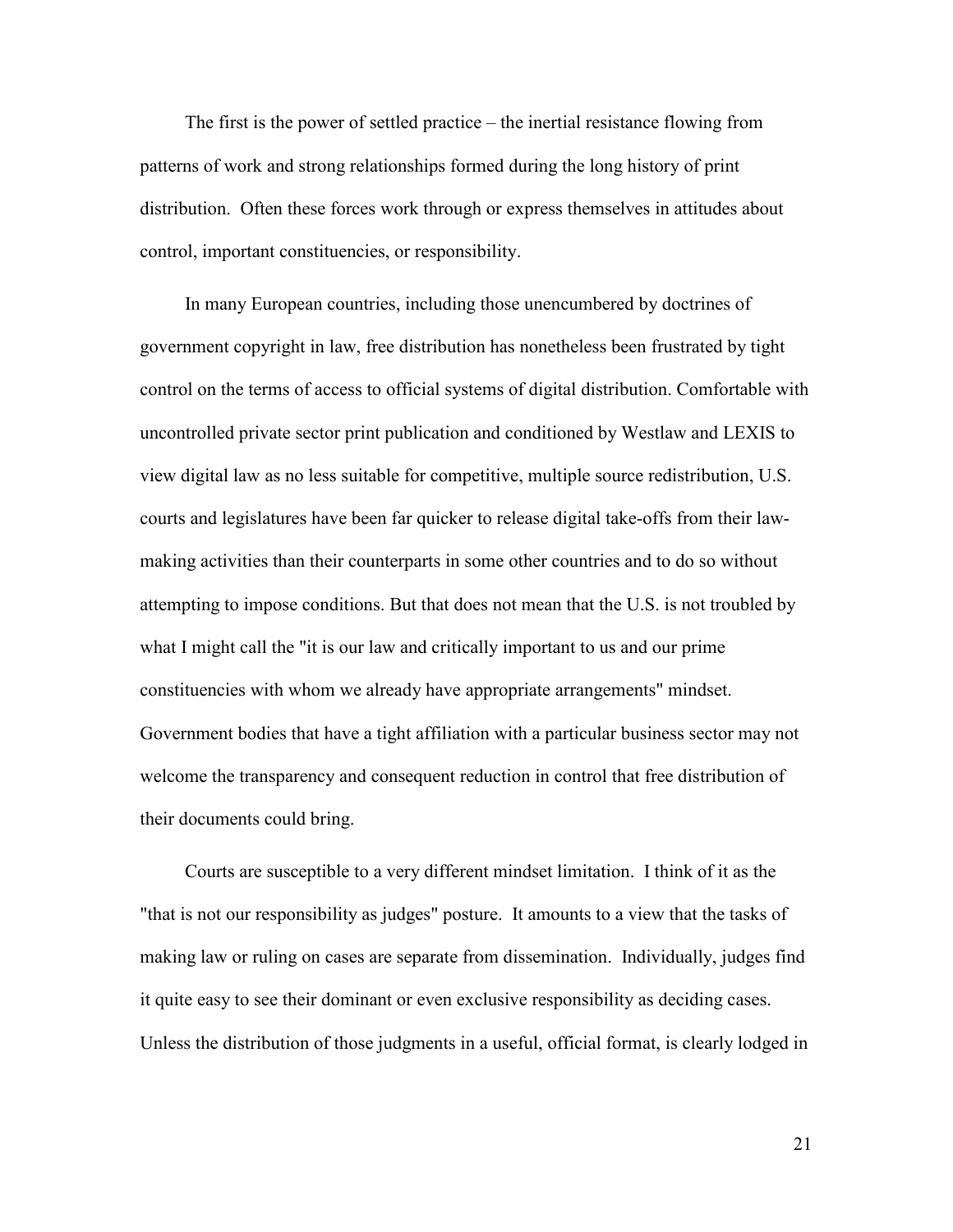a well organized judiciary, it will be left to others – those others being commercial publishers in the U.S. setting.

A distribution process that includes substantial time between official act and final official publication may allow some measure of revision during that period. Many appellate courts, for example, have grown comfortable with, indeed, reliant upon the lag between initial release of their opinions and their appearance in "official law reports," using that time for reference checking and editorial review.

In some jurisdictions those functions are actually performed by a separate office, the office of court reporter. Judges write opinions that are released in "slip form" but then readied by a court reporter for publication in archival form. When reporters add summaries and key words to decisions that commonly occurs after rather than before initial release. Nearly all courts delay the attachment of full citation information to decisions until their appearance in print.

All of the above features are reflected in the current practice of New York's highest court. Decisions handed down (and placed on the Internet) by the New York Court of Appeals are not published in "official form" for several months.

It is an overstatement to say that the version of a decision the court releases in digital format is a draft, but each file at the court's site carries the warning: "This opinion is uncorrected and subject to revision before publication in the New York Reports." Having worked with the court's decisions for six years, we can assure you that is not just a formality. If that is so, why doesn't the court subsequently release the final version at its Web site? The reason lies in yet another factor cutting against free and uninhibited access.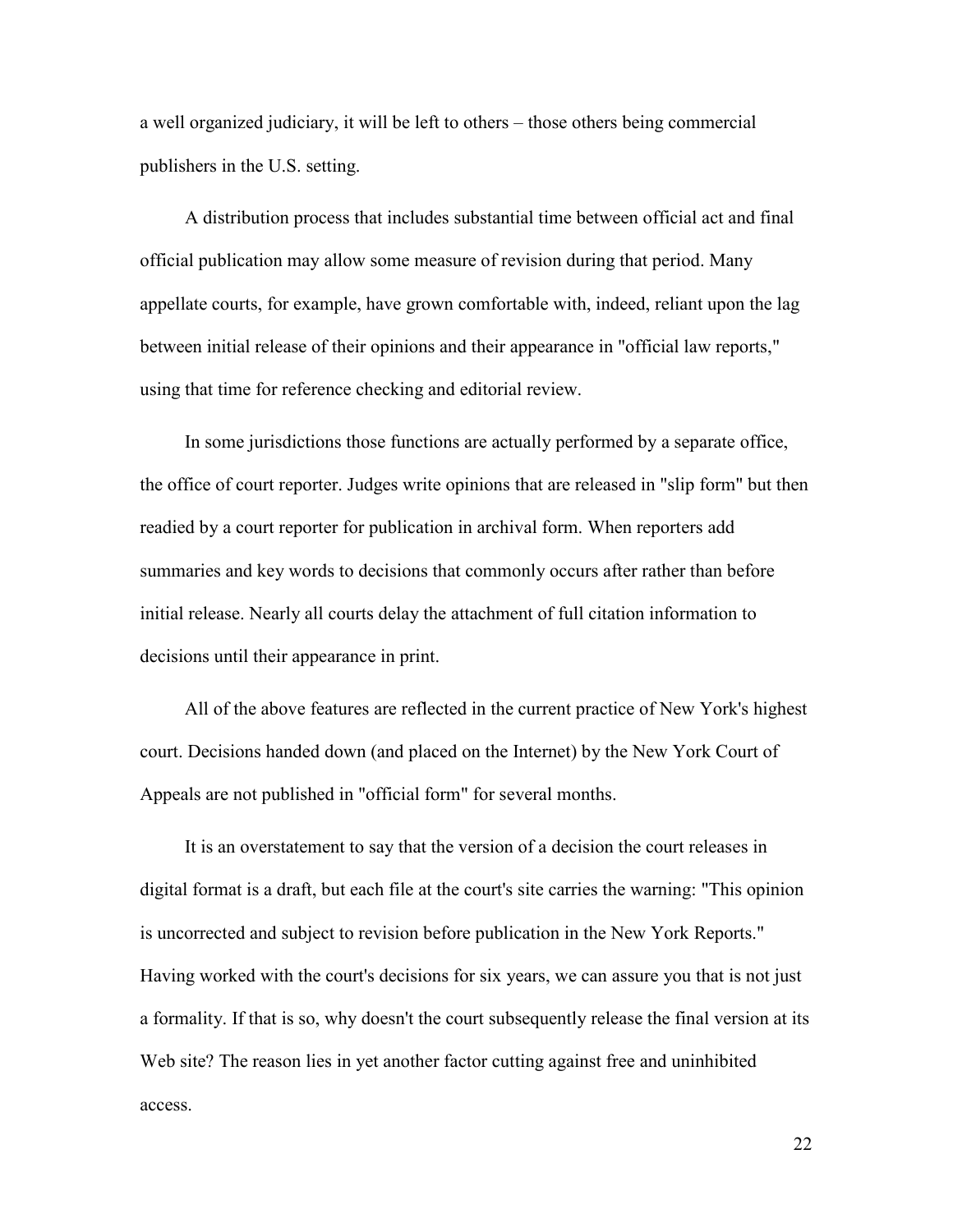Courts (and legislatures) in large market jurisdictions like New York are able to and therefore tempted to reap some return from their output. Since these bodies are not only a source of law but also heavy users of legal information the contractual arrangements surrounding the production of "official" court reports or an "official" state code can provide a way to finance government operations. The commercial entity undertaking the responsibility of doing official publication in print and now electronic format commonly contracts to furnish the issuing public body and other designated recipients with significant quantities of its information products and services.

The addition of editorial content by a state court reporter or legislative staff creates a composite that is copyrightable. That allows the public body to assure a measure of exclusivity to any potential private sector partner, or to secure a revenue stream from any competitor, or both. Court rules requiring attorneys to cite to the official reports reinforce the exclusive arrangement.

This recipe has worked in New York and California, though not in small population states like North Dakota. Indeed, historically large states have been able to generate competition over these contracts. The current New York contract, let to West Group last year, runs for a term of five years. Its provisions are constrained by both established practice and statute. The contract requires the commercial publisher to provide numerous copies of the published reports to state offices ranging from the state library, through all the state judiciary, to each county and public library in the state. The publisher's price for the sale of the reports to the public – both print volumes and other media or formats – is controlled. Finally, the contractor agrees to provide the hardware, software, and training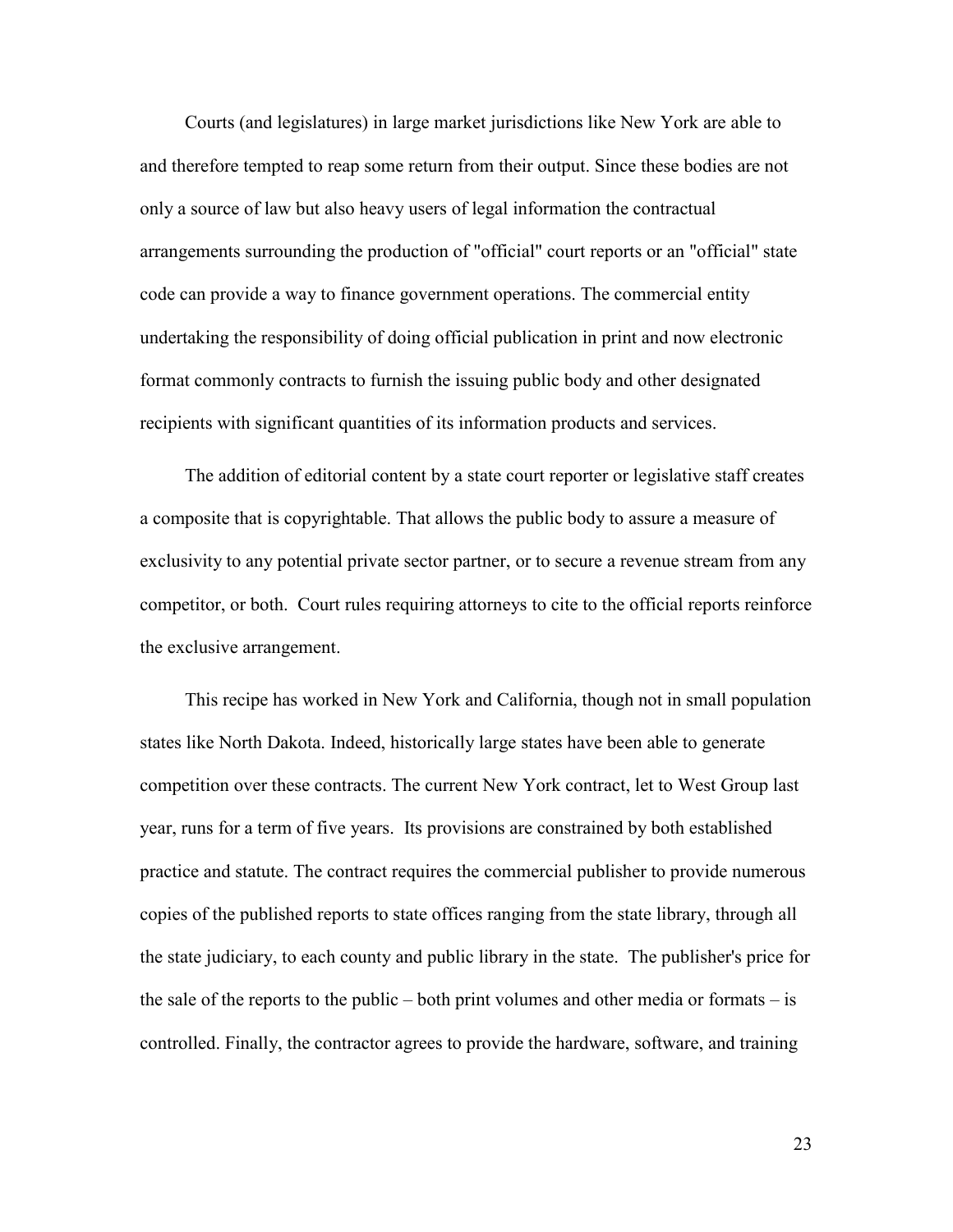necessary to enable the staff of the reporter's office to enter decisions into the contractor's data system driving both print and electronic publication.

Several cycles ago local printers vied for this contract. In view of the scale of the undertaking and the current shape of the legal information marketplace that no longer occurs. My principal point in opening up this entrenched practice is to reveal how one state's judicial system trades the legal information it produces for a wide range of legal information and technology services. That exchange would collapse were decisions released unrestricted and free in final and official form, complete with necessary citation information. Since the New York courts have a direct stake in the value received by the "official publisher" the free versions of decisions of decisions at Court of Appeals site or the site run for the New York State Law Reporter by the "official publisher" are offered only temporarily. The Reporter's site does subsequently offer the official version, but for a fee without rights to redistribute – through a transaction directly with the "official publisher".

A similar pattern exists in California where the publisher of official reports is also West Group. As in New York, the judiciary has a Web site. It holds only "slip opinions." Initially it held them for only 100 days. It has now begun to archive beyond that period. However, the court site instructs users both that the archive collection is not "provided for purposes of legal research" and that:

Cases beyond the Web site's retention period are available at Westlaw.com in the CA-ORCS database or individually in WestDoc. Westlaw.com is a feebased online research service of the publisher of the California Official Reports.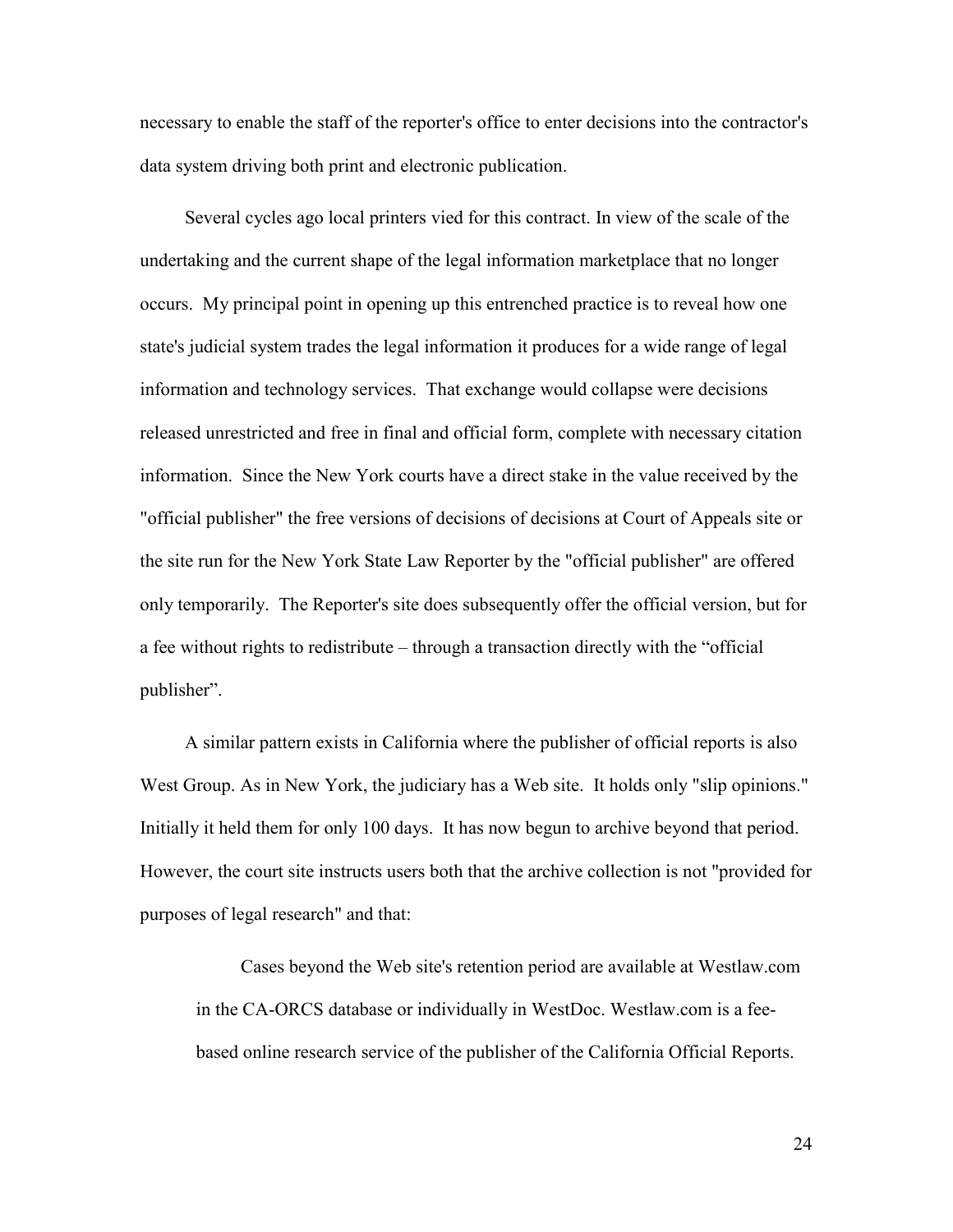IV. Forms of Leadership and Leverage Uniquely Possible with an Academically-Based Center

*{slide}*Relationships and settled patterns of work and thought like these are not easily escaped. Having no direct stake in the benefits received by either party, centers like the Legal Information Institute are able to demonstrate by example the public value lost as a consequence. We continue to distribute and archive the decisions of the New York Court of Appeals to which we add official citation information in hopes that that may speed the day when the state court reporter is charged with doing so.

Although the LII's on-line U.S. Code was once a Net "exclusive" it has long since become one of many. The House of Representatives itself offers a searchable version. Nonetheless, this LII resource continues to draw over 3 million hits a week. The explanation lies not in unique content but distinctive features of format and functionality. While this collection's content is drawn from the government, it has been reformatted and given navigation and finding aids not available elsewhere on the Net.

We continue to add new features that have increase the value of this resource and significantly several of them draw together information services provided by different offices of the federal government. We have, for example, created links between the Code and related portions of the Code of Federal Regulations, and built an updating feature that integrates separate services offered by the LII, the House of Representatives, and the Library of Congress.

Even public law-making bodies that recognize their obligation to provide effective public access to their law still need a lot of help in coming to understand that a handsome,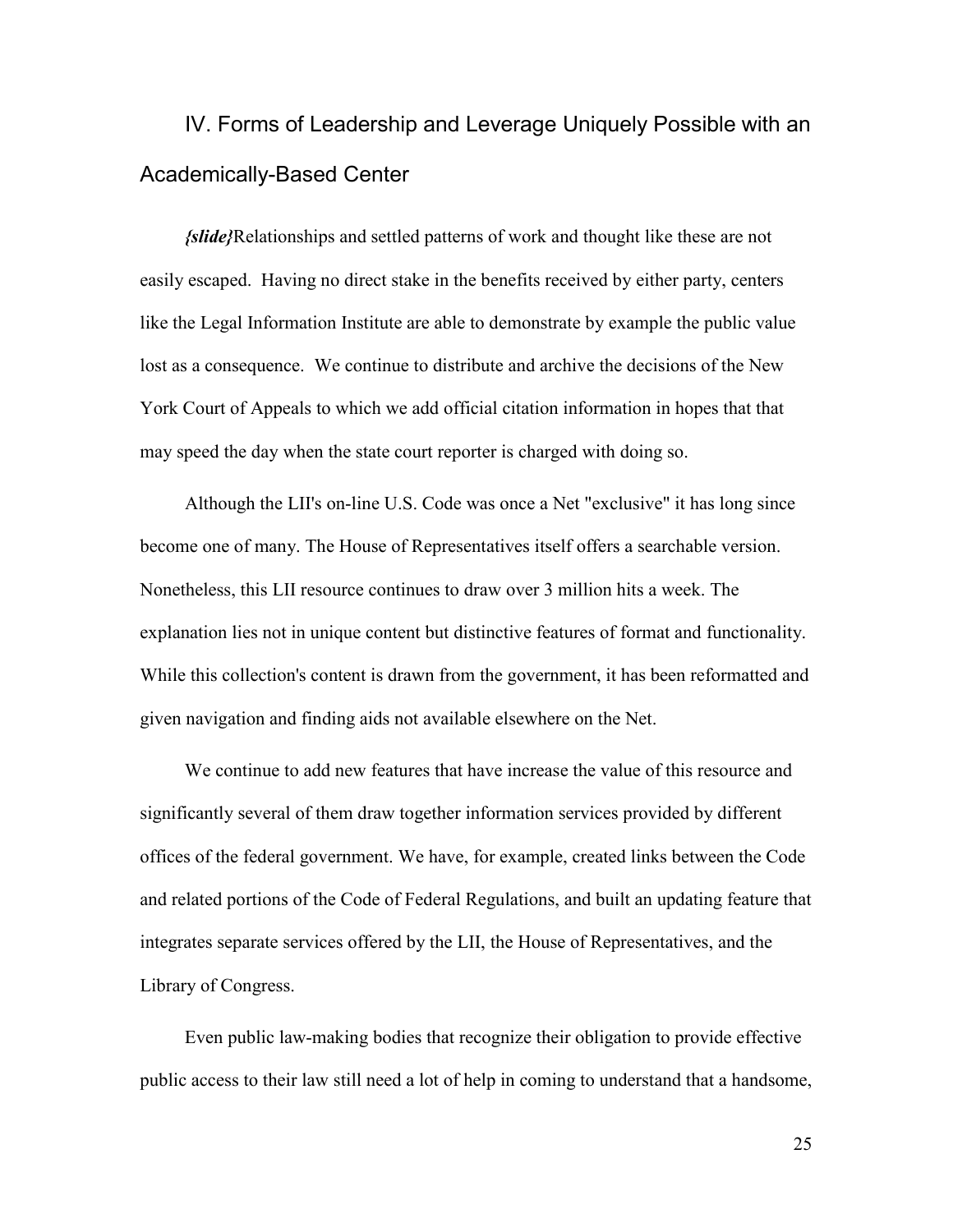free, up-to-date collection of PDF files can fail to deliver on that obligation and can actually frustrate it by making it difficult for other public bodies and independent valueadders like the LII from integrating their work with other relevant material. "Open," "modular," and "interoperable" are qualities as important to the value of legal data as they are with computer code. The on-line opinions of the North Dakota Supreme Court can and do link to cited earlier decisions of the court, but references to the North Dakota Century Code, also on-line, are not linked because the legislature's site, built from a database used for bill drafting has not been structured with such use in mind. The LII's on-line U.S. Code, by contrast, has from the start been set up to welcome links – whether from Supreme Court decisions at our own site or the sites of thousands of others, ranging from U.S. government agencies to numerous special interest newsletters.

*{slide}*For free law content on the Internet to approach its potential value new analogs must be developed for some very old devices that make particular texts locatable – devices for organizing, finding, and sorting whose print predecessors have become so ubiquitous and familiar as to be invisible. The recombinant nature of law data and very public and decentralized nature of the Net underscore the need for interoperability between collections. Interoperability calls for a set of common approaches permit crossreferencing between documents in separate collections and that act to create integrated functionality among them. Our full text index to the decisions of the thirteen circuits of the U.S. Court of Appeals integrates a distributed collection. In doing so it puts pressure on the respective courts to improve the quality and consistency of their digital distribution of decisions.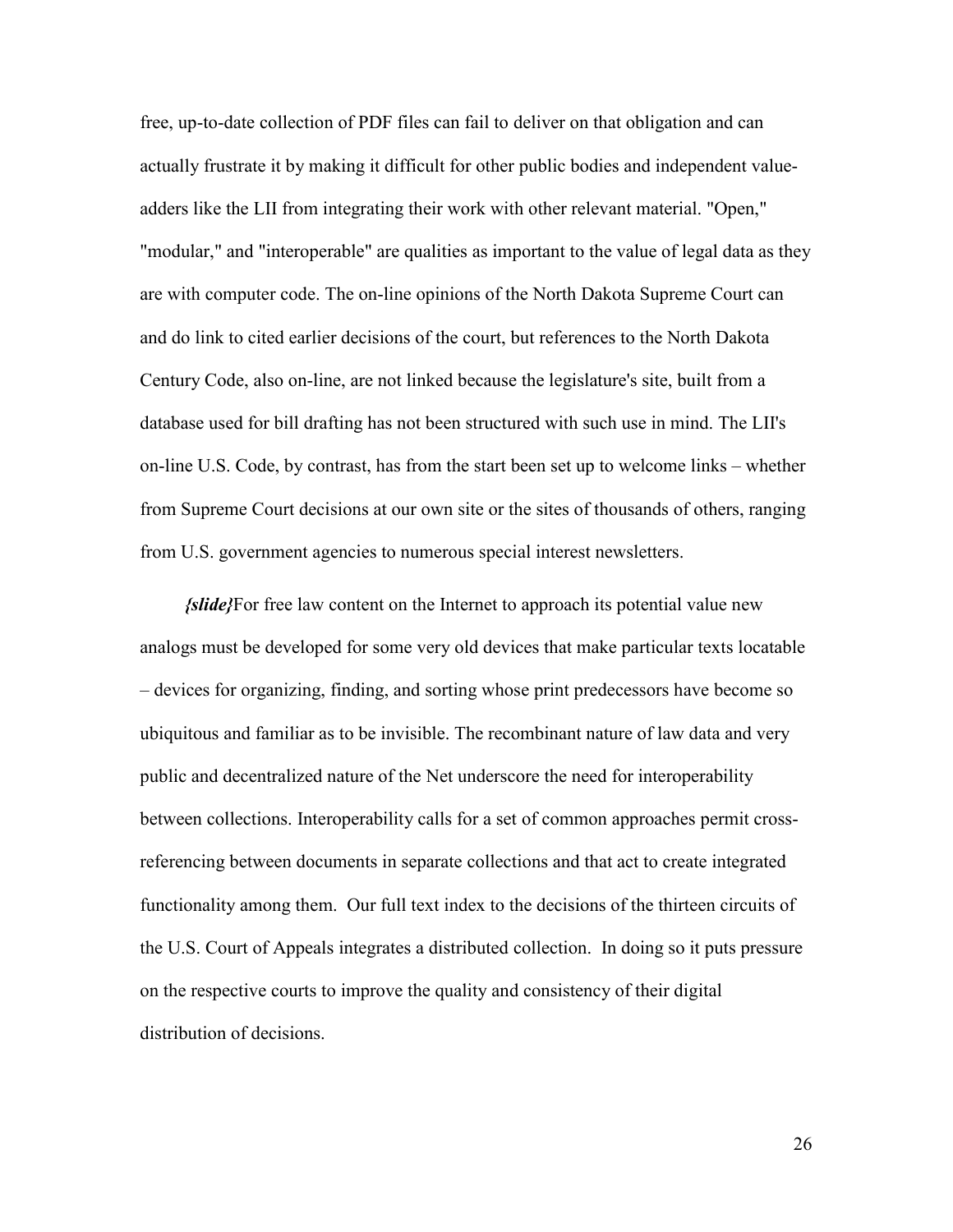*{slide}*The Legal Information Institute aims to be more than a non-commercial distributor of law content. Through example, white papers, workshops, and technical exchanges with peers we have worked to set and spread standards for interoperability, markup, and resource location. Last July we sponsored an international invitational workshop on these technical matters which can have such important consequences. Participants came from all of the major English-speaking jurisdictions, including importantly our colleagues from AustLII, from important U.S. Government web publishers, from the highest quality state sites offering legal information in the United States, as well as from important sites in Norway, South Africa, and elsewhere. We firmly believe that these discussions which have taken place in multiple venues, including today Meiji, represent an important means of improving the cooperative relationships and interoperable technologies shared between non-commercial legal information centers worldwide.

*{slide}*Like these peers and others putting law content on the Net, the LII has encountered a vastly larger and more diverse audience for legal materials than the commercial publishers and on-line providers previously perceived or dealt with. Often, it is an audience that is highly sophisticated in its needs even though it is not an audience of lawyers. Professionals of all kinds in many countries make use of the legal information we host and organize. This new and important audience is largely ignorant of the idiosyncrasies of legal research and is, in effect, asking why legal research can't be done in ways that are closer to other forms of on-line research. It is a good question. While there are doubtless sound reasons why legal research *must* be different there is also little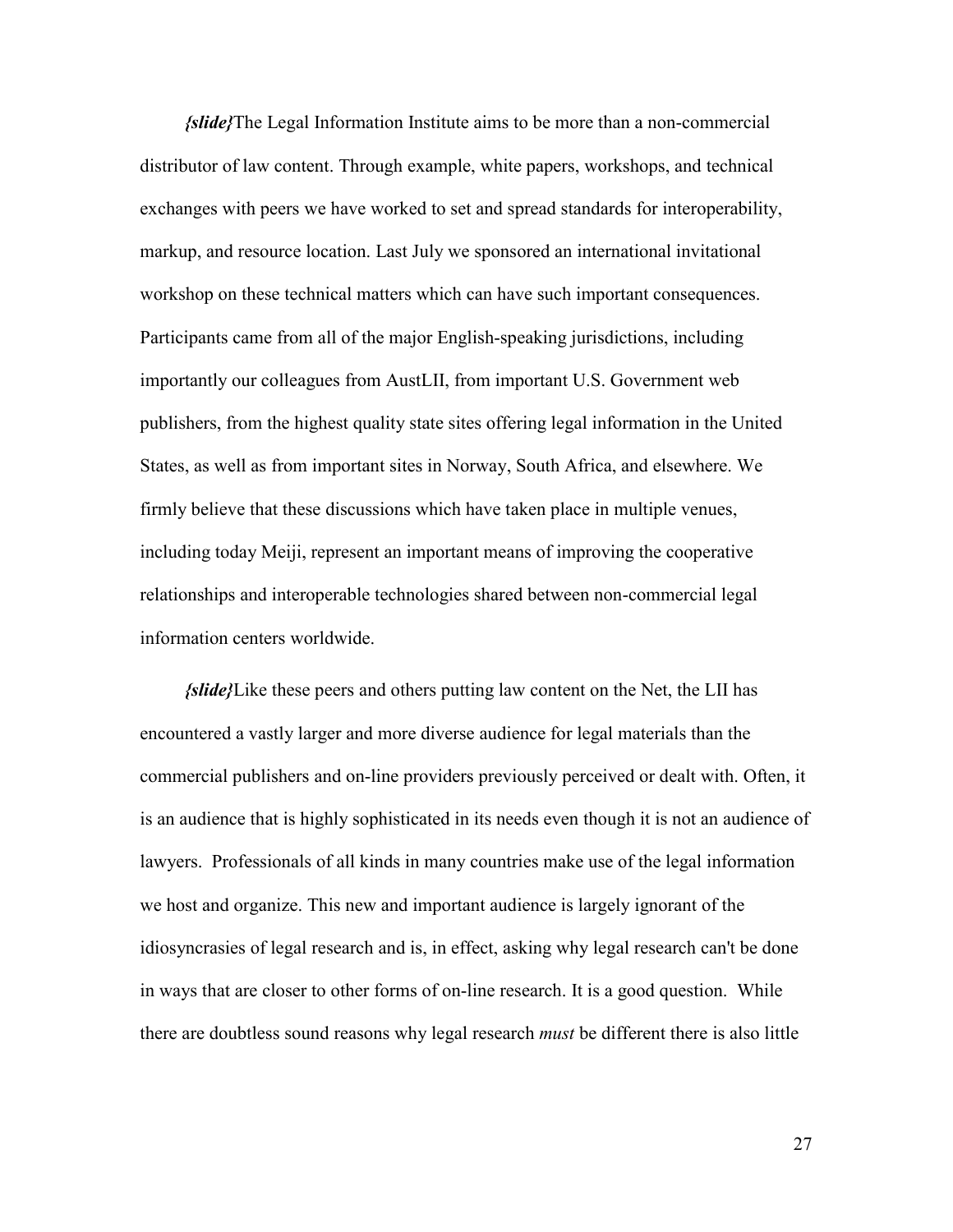doubt that commercial publishers serving specialist audiences have little reason to innovate or to make things easier for non-specialists.

An important target of the LII's research has involved designing and building systems that seek to serve these nontraditional audiences more effectively. We do so in the belief that finding and organizing legal information is not all that easy for lawyers either, and that improvements in the information environment for a broader audience will improve things for legal professionals as well.

Our present and planned future work in this area concerns: mark-up standards and document structuring, metadata and metadata description, and the coordination of this standards work with other public legal information providers. We shall continue to maintain and further develop key collections of primary material as test-beds for this work, with the twin goals of determining that contemplated standards actually work in practice and of demonstrating that the work involved in conforming pre-existing collections can result in worthwhile improvements in functionality.

I have largely described our work in relation to public bodies. Let me turn now to the other side. Neither our current work nor long-term strategy imagines the withering away of private sector legal information vendors. That will not happen within any future I can foresee. The evidence is strongly to the contrary.

*{slide}*In January Wolters Kluwer, the multinational information services company based in the Netherlands acquired a U.S. legal information start-up called Loislaw for USD 95 million, which it combined with a previous acquisition, Aspen Publishers a source of legal commentary in diverse formats. The following month Thomson, owner of what is now called the West Group, paid USD 37 million for FindLaw.com  $-a$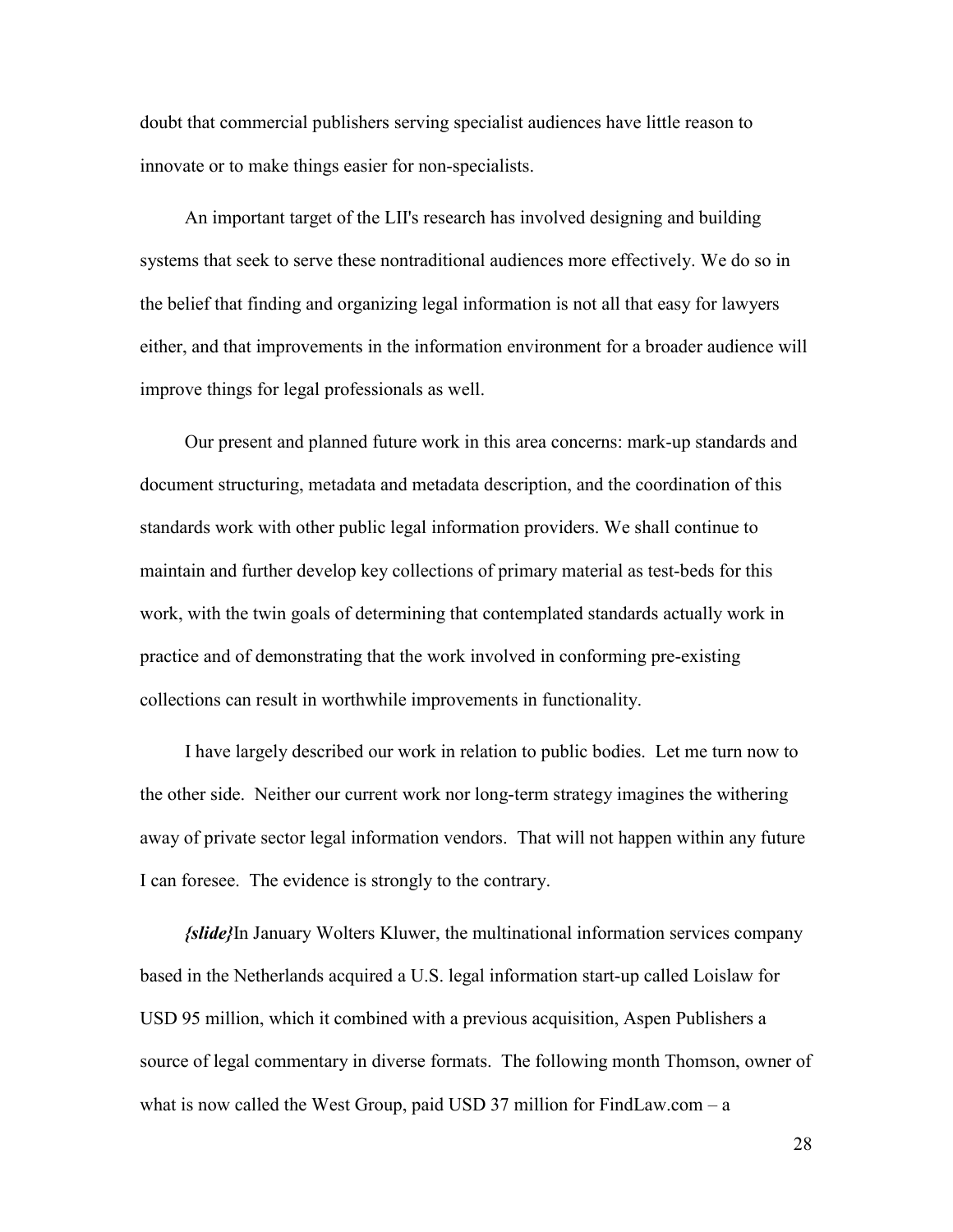commercial site that had explored a non-fee business model, drawing revenue instead from advertising aimed at the audience collected by free legal information. Findlaw will become a magnet for Westlaw similar to the Lexis-One site now run by Reed Elsevier. Thomson's Legal and Regulatory Group posted a 12% increase in revenue during 2000 for a total of USD 2.6 billion. The Westlaw piece of this group experienced 14% growth. Throughout, Thomson has aggressively shifting from its old print business to electronic products and services. And only last week, Reed Elsevier announced that it was consolidating its worldwide legal information products under a single master brand - LexisNexis.

These three enormous enterprises exhibit several important characteristics which they have confidence, backed by huge investment, will assure a strong presence in a growing market. To begin, in the U.S. alone they have the reach and resources, as no single governmental body has, to assemble and configure a fully functional federal and state legal information collection, reaching back in time before the 1990s. Assuming an ever more complete and consistent implementation of the public responsibility for free and effective release of law data, integration of that data across jurisdictions and back across time, packaged with a single interface, format, and search engine will hold large value for those with comprehensive information needs. In addition, all these commercial law data distributors have assembled deep and broad commentary collections – treatises, journals, specialty update services. Finally, I need not tell this audience that these information companies are transnational. They all see a global market for legal information linked to a global market for business, investment, and trade information.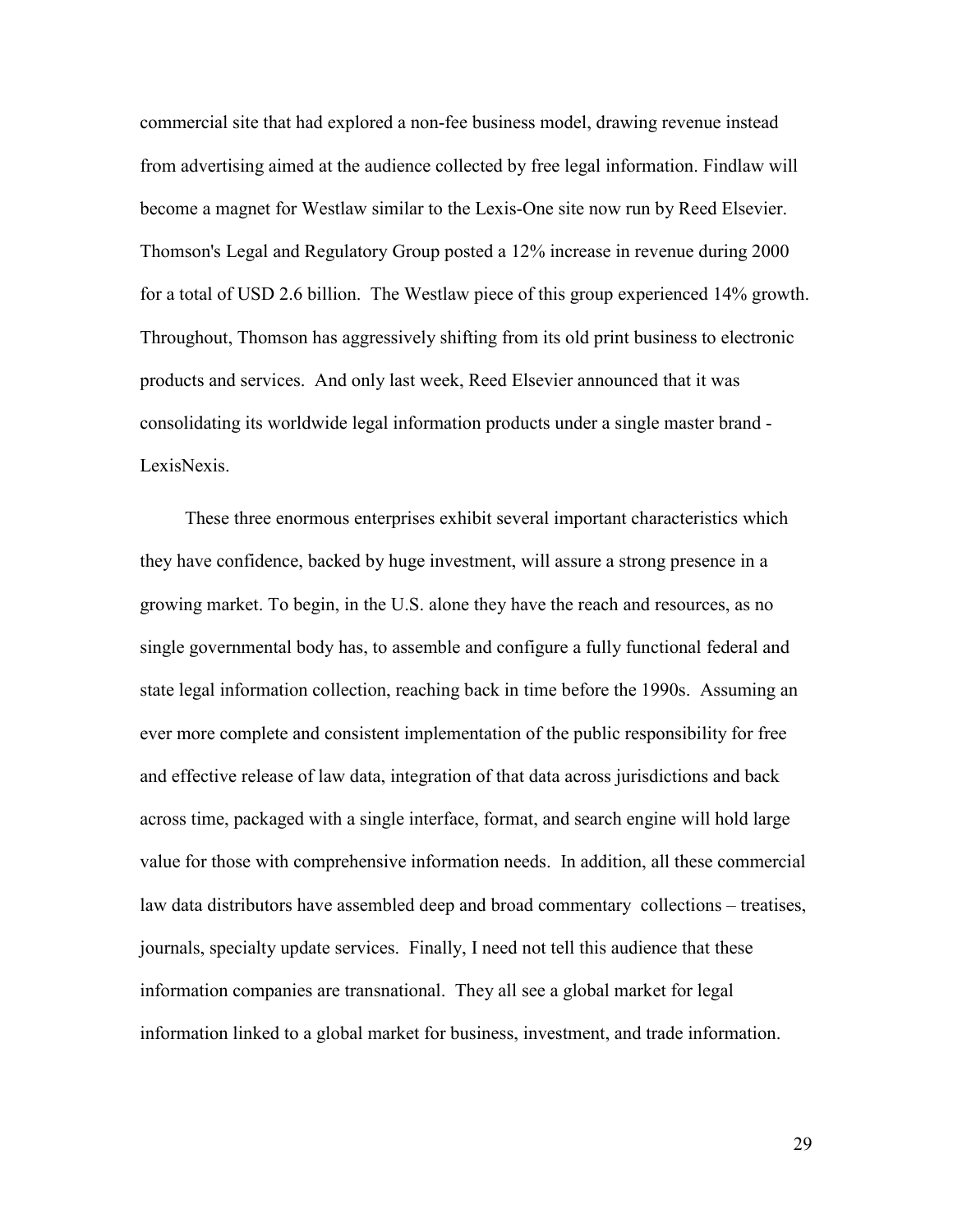In information markets where one of these major competitors has an advantage it will, understandably, seek a special relationship with any or all of the public bodies that generate law – offering expertise, attractive prices on information services, and trusted band names. During this critical period of transformation, public bodies and their constituencies need the strong persistent pressure of counter examples, examples that demonstrate the value to both of the release of free, accessible, and interoperable law data, in final, official, citable form. At minimum this will promote robust competition in the commercial sector. But it should do more by enabling smaller entities including nonprofit research centers like ours to create integrated collections of public resources, specially focused clusters of commentary and primary law, and education services.

## V. The Blurring of the Boundary Separating Information and **Education**

*{slide}*From the very start, the Legal Information Institute has woven educational themes and activities with the provision of legal information. We have continually prepared core documents for important law school courses and provided guidance to law school faculty members and others interested in incorporating elements of the LII collection in teaching materials. We realized very quickly that important education about law occurred outside U.S. law schools and we, therefore, prepared a CD-ROM collection of historic Supreme Court decisions that we offer to high schools and colleges. Because many users of our Internet-based resources were not U.S. lawyers and judges we added commentary to our Web site that provides basic overview to over one hundred topics of U.S. law linked both to relevant primary material and to other commentary sources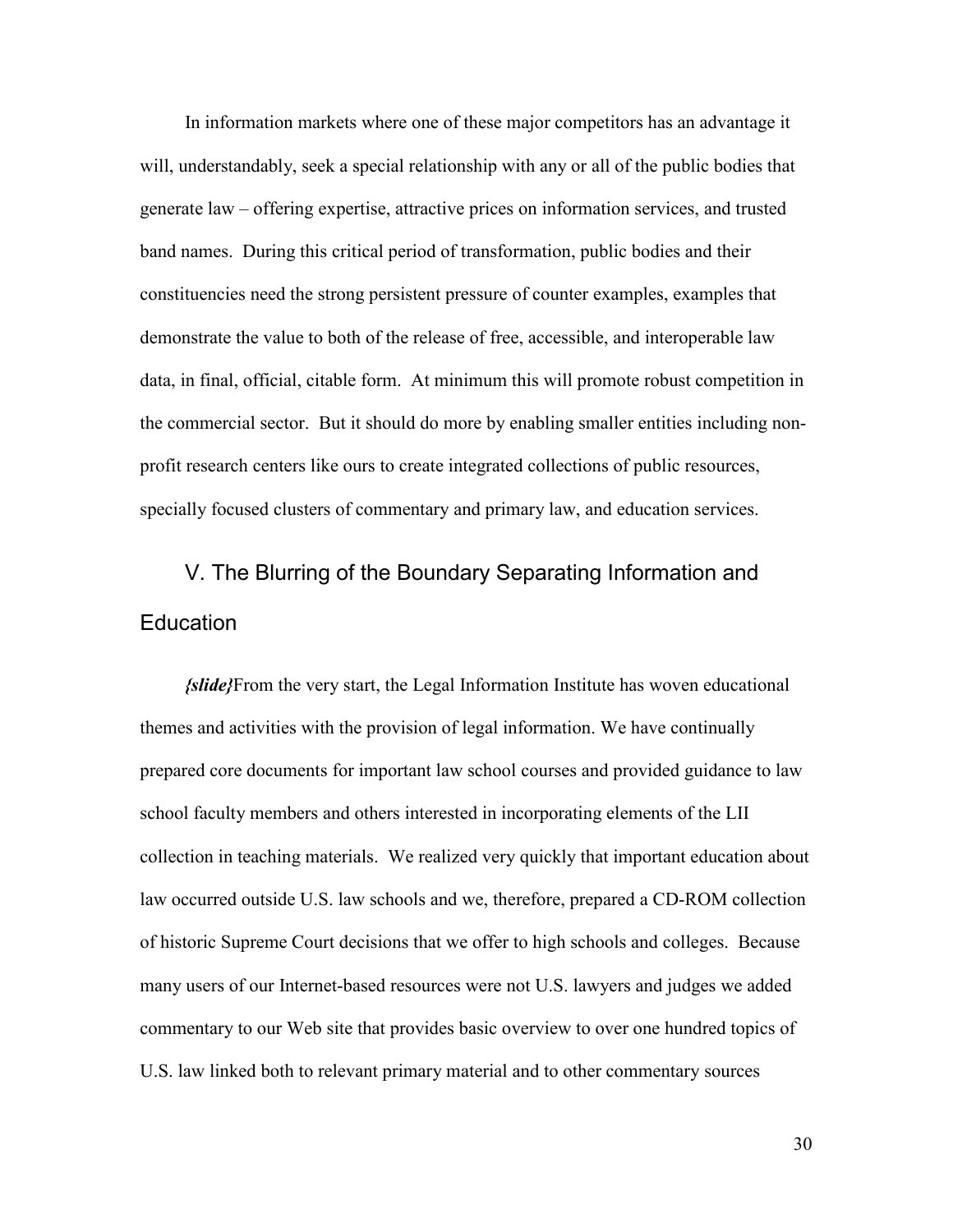providing greater depth. And for the past five years we have used the Internet as a virtual classroom – offering courses to law students at scattered law school sites.

*{slide}*During the academic year just finished, the Legal Information Institute conducted two on-line law courses for students enrolled at seven other American law schools. Both courses employ distance learning methodologies that break loose of fixed schedules, time zones, and expensive fixed facilities – namely, streaming audio linked to Web-based multi-media content, interactive exercises, on-line submission of student written work, faculty-student exchange carried on by means of asynchronous conferencing software, plus administrative systems supporting and managing all of the above.

Inescapably, technology shapes the categories we use to discuss and think about human activity. The set of activities people associated with the word "education" and those they refer to as "research or information gathering" will likely grow far less distinct they converge on the same set of digital technologies.

The successful providers of continuing professional legal education in America have increasingly become publishers of print materials, audio and video tapes to the point that most provide more "education" in this form than through live programs. These materials share the characteristic that they allow the learner to choose the time, place, and topic. Long term, we think it probable that the LII web publications and LII-developed distance learning approaches will interweave. We envision integrating introductory "learning" modules with the LII's overview pages and its deeper faculty-organized libraries (the American Legal Ethics Library and Social Security Library). At the topmost level these learning modules would involve no teacher-student interaction or